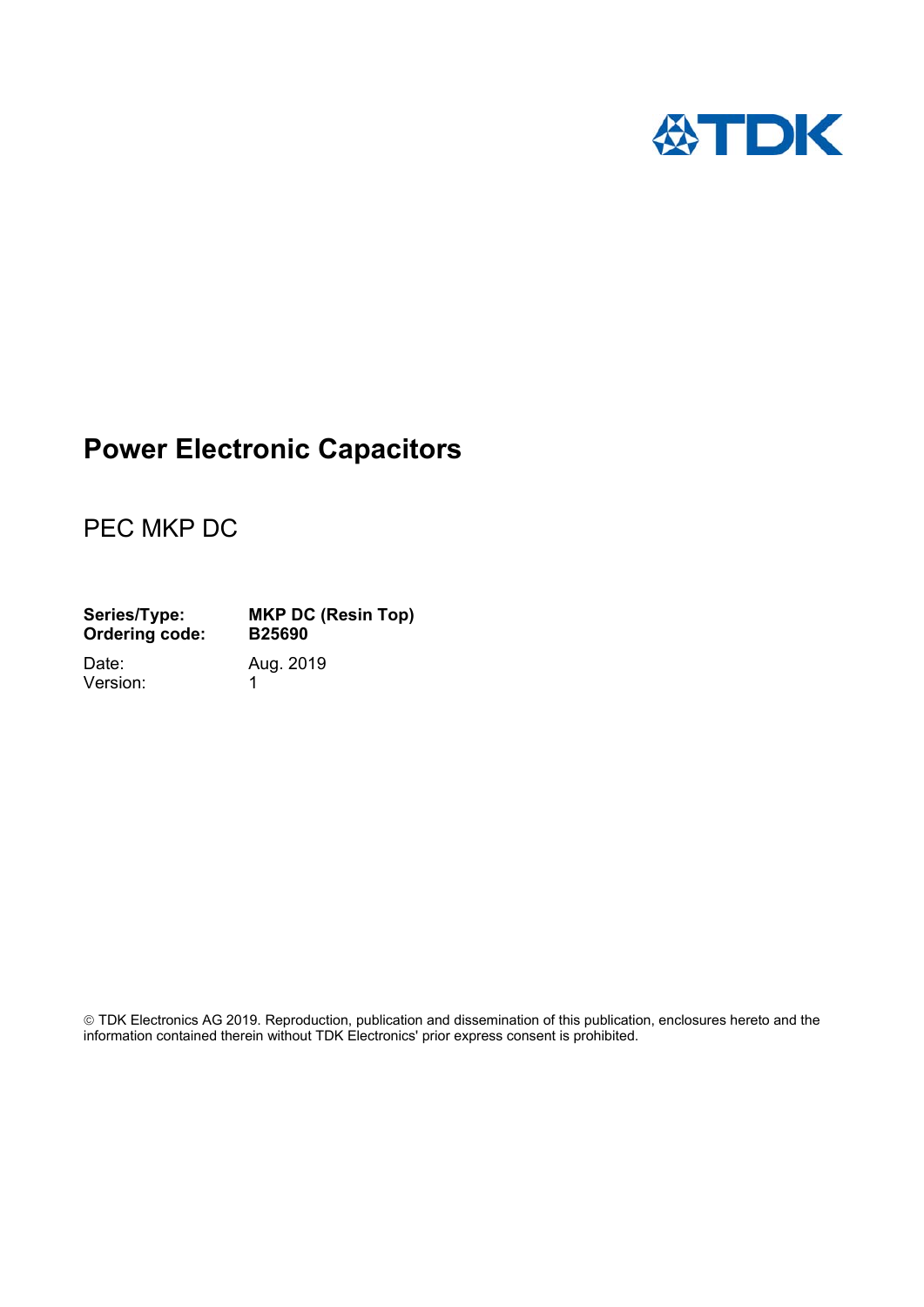

# **Power Electronic Capacitors B25690 <b>B25690 PEC MKP DC**  *PEC MKP DC PEC MKP DC* (Resin Top)

## **1. Construction and general data**

| <b>Characteristics</b>                          |                                                                           |
|-------------------------------------------------|---------------------------------------------------------------------------|
| Standard capacitance tolerance                  | $K: \pm 10\%$                                                             |
| Dielectric dissipation factor (tan $\delta_0$ ) | $2 \cdot 10^{-4}$                                                         |
| Service life expectancy $t_{LD}$ (co)           | 100 000 h at T <sub>hs</sub> +75 °C and V <sub>RDC</sub> for D≤116 mm     |
| (refer to section 3)                            | 100 000 h at T <sub>hs</sub> +70 °C and V <sub>RDC</sub> for D=136 mm     |
|                                                 | up to 200 000 h (considering de-ratings in voltage and/or<br>temperature) |
| Expected failure rate $\alpha_{\text{FQ (co)}}$ | 50 fit at $V_{RDC}$ and +70 °C (refer to section 4)                       |
| Minimum temperature $T_{op,min}$                | $-40 °C$                                                                  |
| Maximum temperature $T_{op,max}$ .              | +85 °C for diameter $75 \le \emptyset D \le 100$ mm                       |
|                                                 | +75 °C for diameter 116≤ ØD ≤136 mm                                       |
| Storage temperature T <sub>stg</sub>            | $-40$ +85 °C                                                              |
| Maximum hotspot temperature Ths                 | +85 °C for diameter $75 \le \emptyset D \le 100$ mm                       |
| (refer to section 1)                            | +75 °C for diameter 116≤ ØD ≤136 mm                                       |
| Climatic category                               | 40/85/56 for $75 \le \emptyset D \le 100$ mm diameter                     |
|                                                 | 40/75/56 for 116≤ ØD ≤136 mm diameter                                     |
| Maximum altitude                                | 2000 m above sea level                                                    |
|                                                 | (derating curves available upon request)                                  |
| Partial discharge extinction voltage (typical)  | $>1.6$ kV <sub>ac</sub> (10 pC)                                           |
|                                                 | (higher value upon request)                                               |

| Test data                                        |                                                                                       |
|--------------------------------------------------|---------------------------------------------------------------------------------------|
| Voltage test between terminals VTT               | $1.5$ $V_{RDC}$ , $10$ s                                                              |
| Voltage test between terminals and case $V_{TC}$ | $(\sqrt{2}V_{RDC} + 1000)$ V AC or 4 000 V AC<br>whichever is the highest value, 10 s |

| Design data                 |                                                              |
|-----------------------------|--------------------------------------------------------------|
| Resin filling               | Non PCB, hard polyurethane (dry type)                        |
| Mounting and grounding      | M <sub>12</sub> threaded bolt on bottom of the aluminum case |
| Max. torque (case) M12 stud | $10$ Nm                                                      |
| Max. torque terminal        | Female M6: 5 Nm                                              |
|                             | Female M8: 6 Nm                                              |
| Cooling                     | Natural or forced air cooling                                |
| Degree of protection        | IP <sub>00</sub>                                             |

| Reference standards                                            |
|----------------------------------------------------------------|
| IEC 61071 - 2017                                               |
| UL 810 5 <sup>th</sup> edition - certification file No.E502394 |
| RoHS compliance                                                |

### CAP PW PD Aug. 2019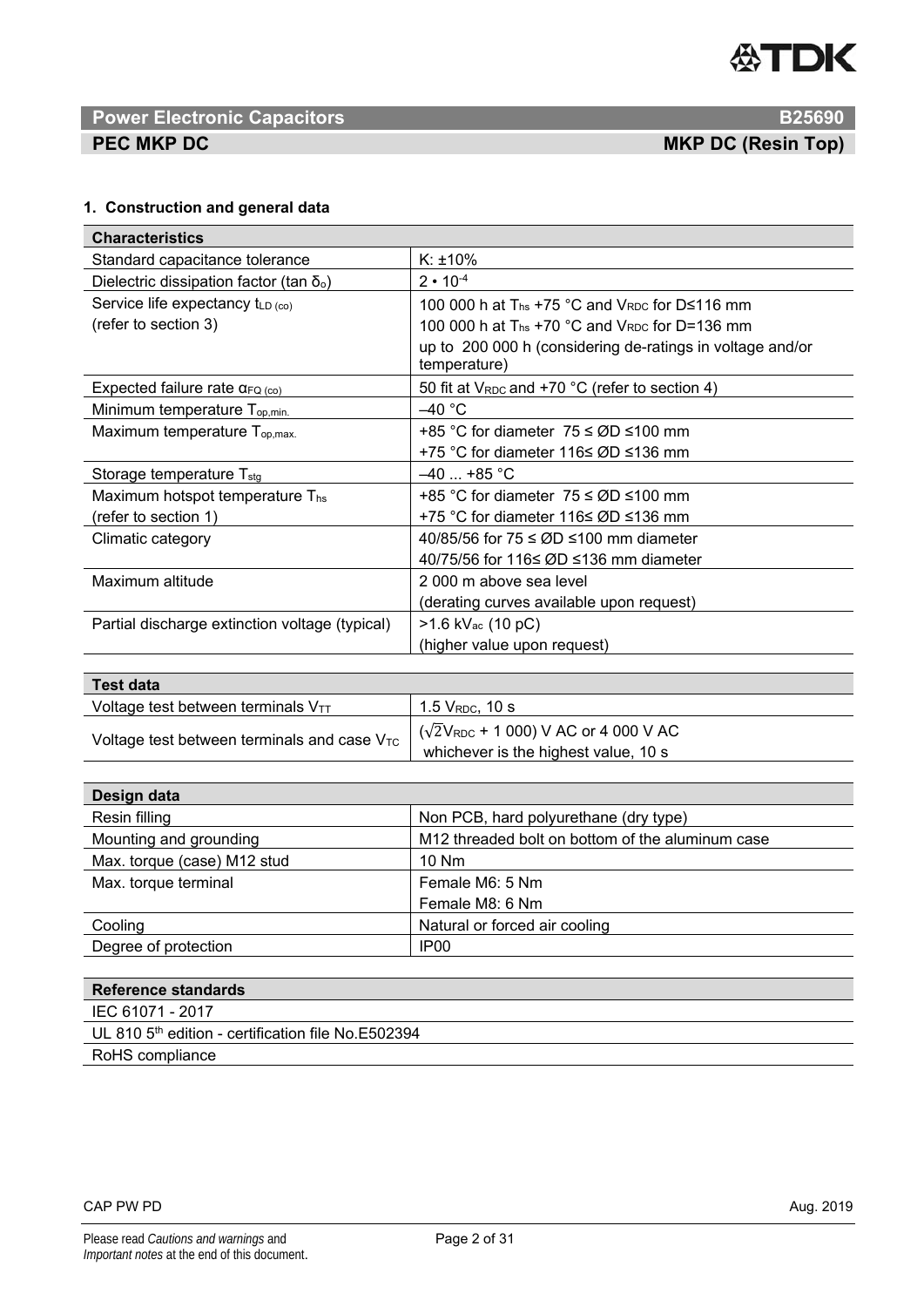# ГDК

# **Power Electronic Capacitors B25690 B25690**

**PEC MKP DC** MKP DC **Resident CONSUMING TOP** 

# **1.1 Structure of ordering code**



## **1.2 Label information**



## **The label explanation are following:**

**25 Z 2019**: Production by TDK Electronics **Z**huhai factory **2019** year, calendar week **25**; Bar code consists of lot number and serial number:

Lot number: 9 digits (ex.: **905887304**)

Serial number: 3 digits (ex.: **001**)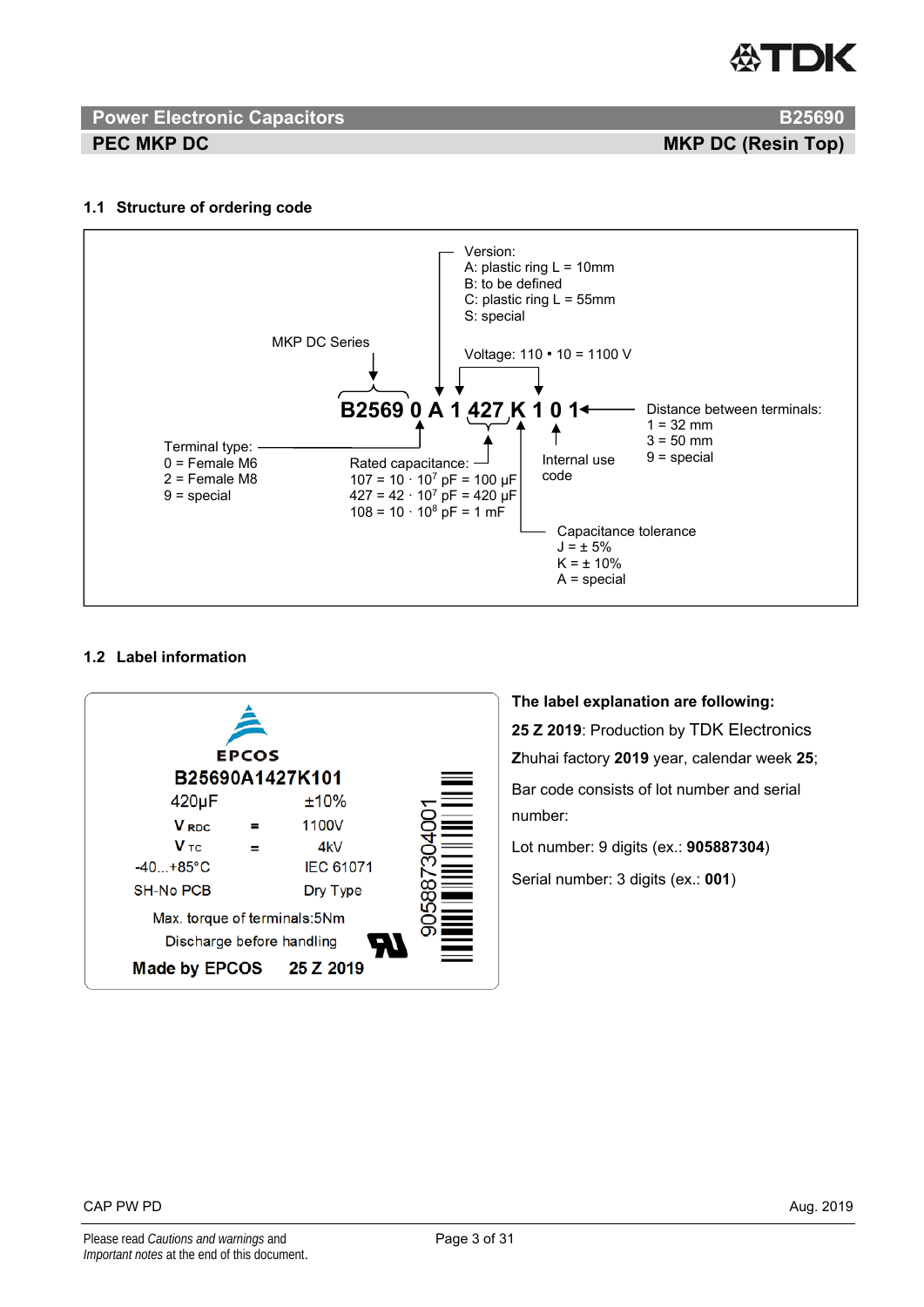# **Power Electronic Capacitors B25690 B25690**

**PEC MKP DC** MKP DC **Resident CONSUMING CONSUMING CONSUMING CONSUMING CONSUMING CONSUMING CONSUMING CONSUMING CONSUMING CONSUMING CONSUMING CONSUMING CONSUMING CONSUMING CONSUMING CONSUMING CONSUMING CONSUMING CONSUMING CO** 

## **1.3 Standard types**

|                      | Distance between terminals (mm) |              |              |
|----------------------|---------------------------------|--------------|--------------|
|                      | OC ending                       | $32 \pm 0.5$ | $50 \pm 0.5$ |
| Diameter (Ø)         |                                 | $-***1$      | -**3         |
| <b>Terminal type</b> |                                 |              |              |
| 75/85 mm             | Female M6                       | standard     |              |
| 100 mm               | Female M6                       | standard     |              |
| 116/136 mm           | Female M6                       |              | standard     |

Other terminal configurations available upon request.

## **1.4 Drawings**

Figure 1: - B25690A – ØD=75/85 mm Figure 2: - B25690A – ØD=100 mm

- 
- 



- 
- Female terminals (M6)  $\overline{ }$  Female terminals (M6)
- Between terminals 32 ±0.5 mm

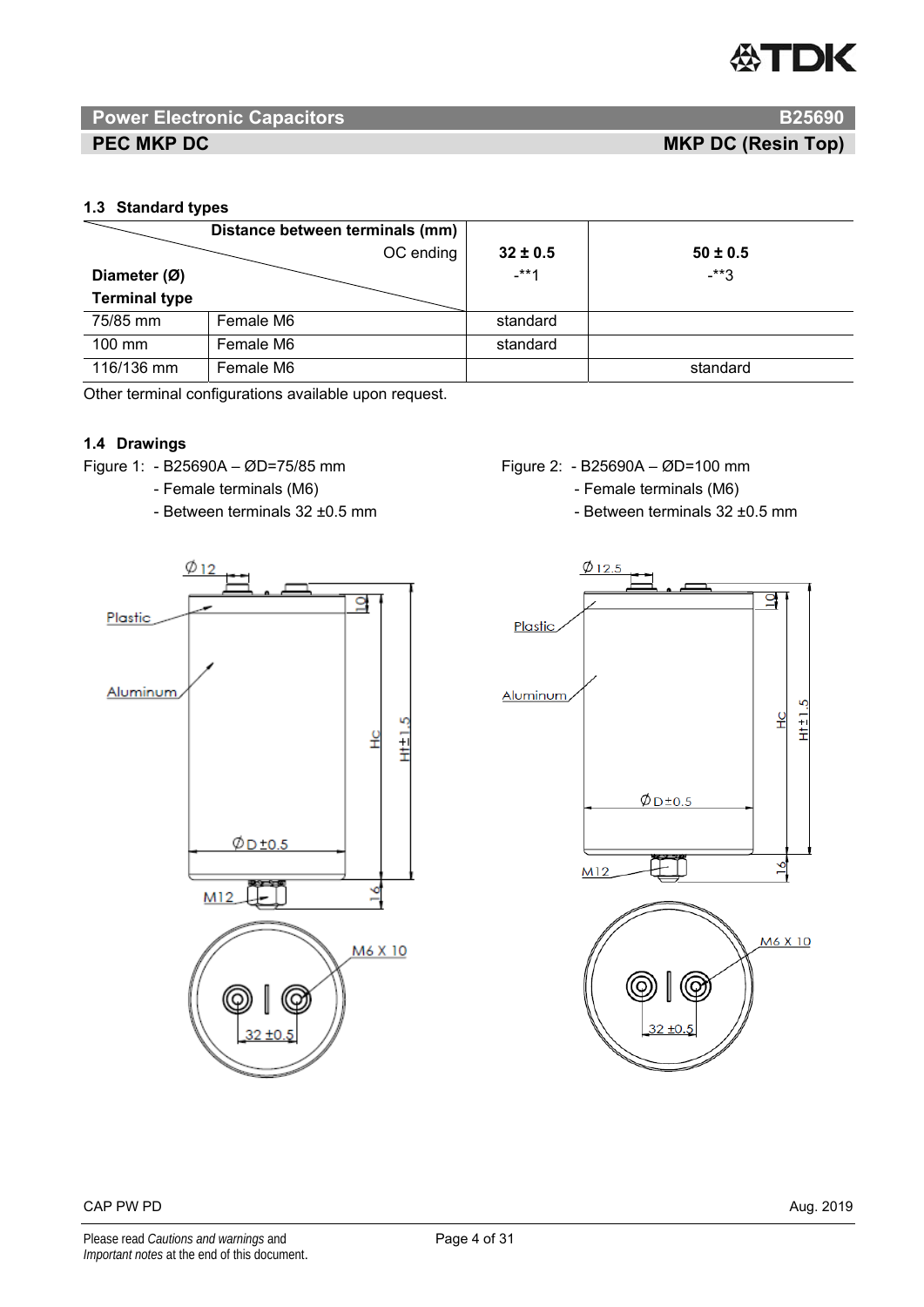# **18 Power Electronic Capacitors B25690 <b>B25690 B25690 PEC MKP DC** MKP DC **MKP DC** (Resin Top)

- Female terminals (M6)  $\overline{ }$  Female terminals (M6)
- Between terminals 50 ±0.5 mm



Figure 3: - B25690A - ØD=116 mm Figure 4: - B25690C - ØD=136 mm

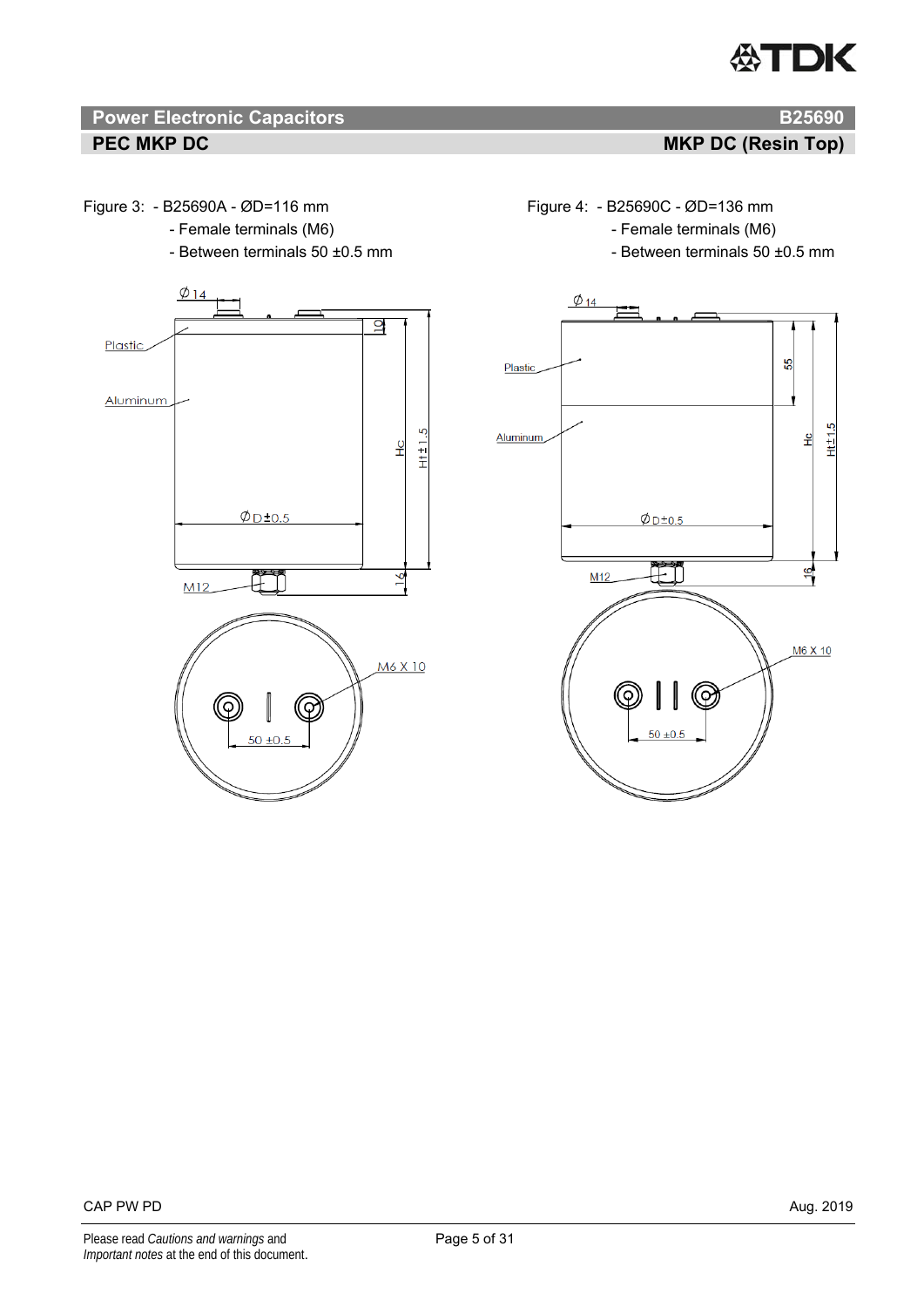

# **Power Electronic Capacitors B25690**

# **Terms and characteristics**

The following definitions apply to power capacitors according to IEC 61071.

## **Rated capacitance CR**

Nominal value of the capacitance at 20 °C and measuring frequency of 100 Hz.

# **Rated DC voltage VRDC**

Maximum operating peak voltage of either polarity but of a non-reversing type wave form, for which the capacitor has been designed, for continuous operation.

# **Ripple voltage Vripple**

Peak-to-peak alternating component of the unidirectional voltage. This value must not exceed  $0.28 \cdot V_{RDC}$ 

# **Maximum surge voltage Vs**

Peak voltage induced by a switching or any other disturbance of the system which is allowed for a limited number of times and short period.

# **Insulation voltage Vi**

Rms rated value of the insulation voltage of capacitive elements and terminals to case or earth. When it is not specified in the product data sheet, the insulation voltage is at least:

$$
V_i = \frac{V_{RDC}}{\sqrt{2}}
$$

## AC voltage test between terminals and case V<sub>TC</sub>

Units having all terminals insulated from the container shall be subjected for 10 s to a voltage applied between the terminals (joined together) and the container.

## **Maximum rate of voltage rise (dv/dt)<sub>max</sub>**

Maximum permissible repetitive rate of voltage rise of the operational voltage.

## **Maximum current Imax**

Maximum rms current for continuous operation for the given frequency range and for the maximum ripple voltage. Please provide Frequency Spectrum of rms current to your sales contact.

## **Maximum peak current Î**

Maximum permissible repetitive current amplitude during continuous operation.

Maximum peak current (I) and maximum rate of voltage rise (dV/dt)max on a capacitor are related as follows:  $\hat{I} = C \cdot (dv/dt)_{max}$ 

## **Maximum surge current Î s**

Admissible peak current induced by a switching or any other disturbance of the system which is allowed for a limited number of times and short period.

$$
\hat{I}_s = C \cdot (dv/dt)_s
$$

## **Ambient temperature TA**

Temperature of the surrounding air, measured at 10 cm distance and 2/3 of the case height of the capacitor.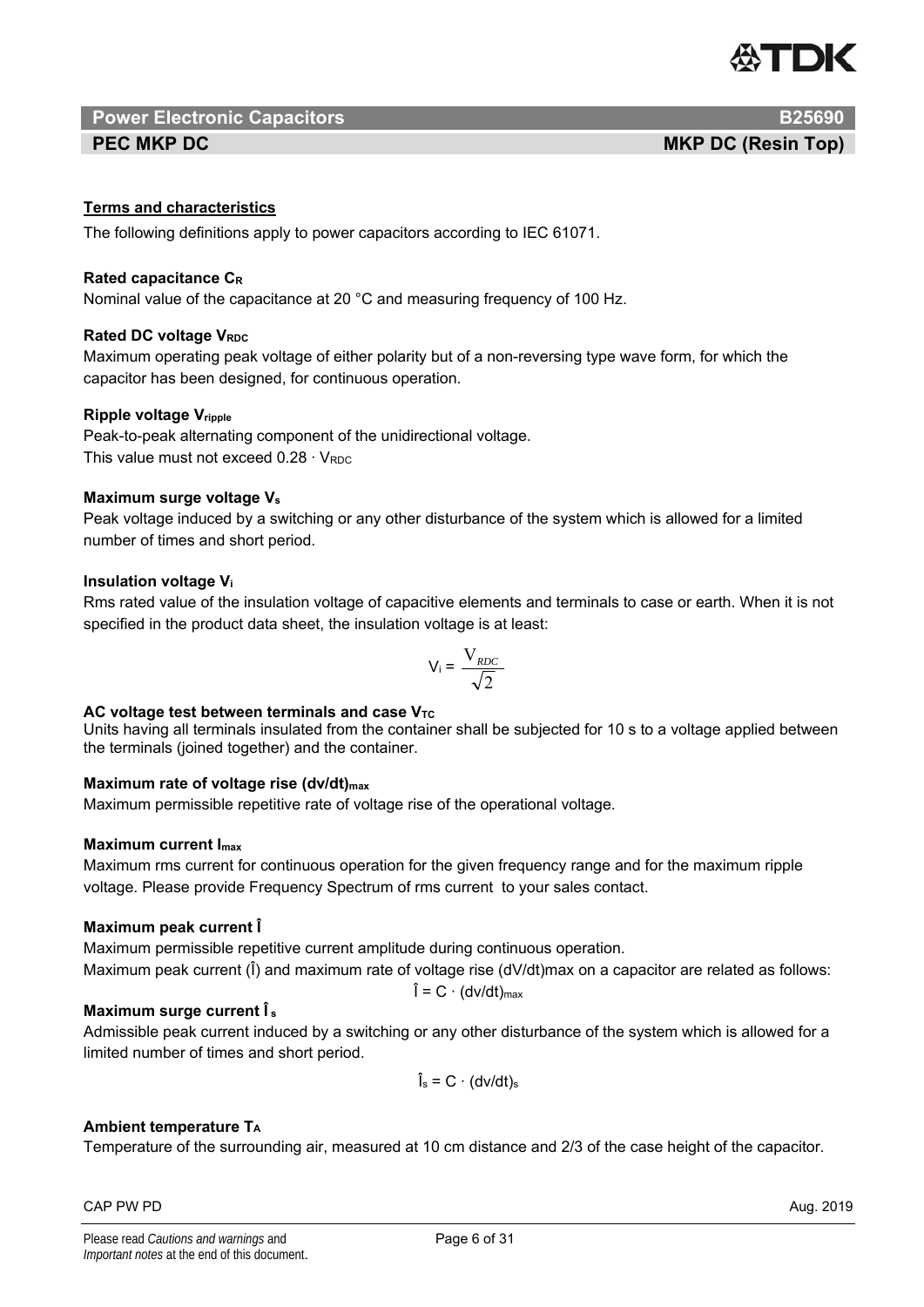

 **Power Electronic Capacitors B25690 <b>B25690** 

**PEC MKP DC** MKP DC **Resident CONSUMING TOP** 

### Lowest operating temperature T<sub>op,min</sub>

Lowest permitted ambient temperature at which a capacitor may be energized.

### **Maximum operating temperature Top,max**

Highest permitted capacitor temperature during operation, i.e. temperature at the hottest point of the case.

### **Hot-spot temperature Ths**

Temperature zone inside of the capacitor at hottest spot.

 $T_{hs}$ =T<sub>A</sub>+  $I<sub>RMS</sub><sup>2</sup>$   $\cdot$  ESR  $\cdot$  R<sub>th</sub>

## **Tangent of the loss angle of a capacitor tan**

Ratio between the equivalent series resistance and the capacitive reactance of a capacitor at a specified sinusoidal alternating voltage, frequency and temperature.

### **Series resistance Rs**

The sum of all Ohmic resistances occurring inside the capacitor.

### **ESR**

Effective resistance which, if connected in series with an ideal capacitor of capacitance value equal to that of the capacitor in question, would have a power loss equal to active power dissipated in that capacitor under specified operating conditions.

$$
\text{ESR} = \frac{\tan \delta}{\omega \cdot C} = R_s + \frac{\tan \delta_0}{\omega \cdot C}
$$

## **Thermal resistance Rth**

The thermal resistance indicates by how many degrees the capacitor temperature at the hot spot rises in relation to the dissipation losses.

### **Maximum power loss Pmax**

Maximum permissible power dissipation for the capacitor's operation.

$$
P_{\text{max}} = \frac{T_{\text{hs}} - T_{\text{A}}}{R_{\text{th}}}
$$

### **Self inductance Lself**

The sum of all inductive elements which are contained in a capacitor.

### **Resonance frequency fr**

The lowest frequency at which the impedance of the capacitor becomes minimum.

$$
f_r = \frac{1}{2\pi \cdot \sqrt{L_{\text{self}} \cdot C_{\text{R}}}}
$$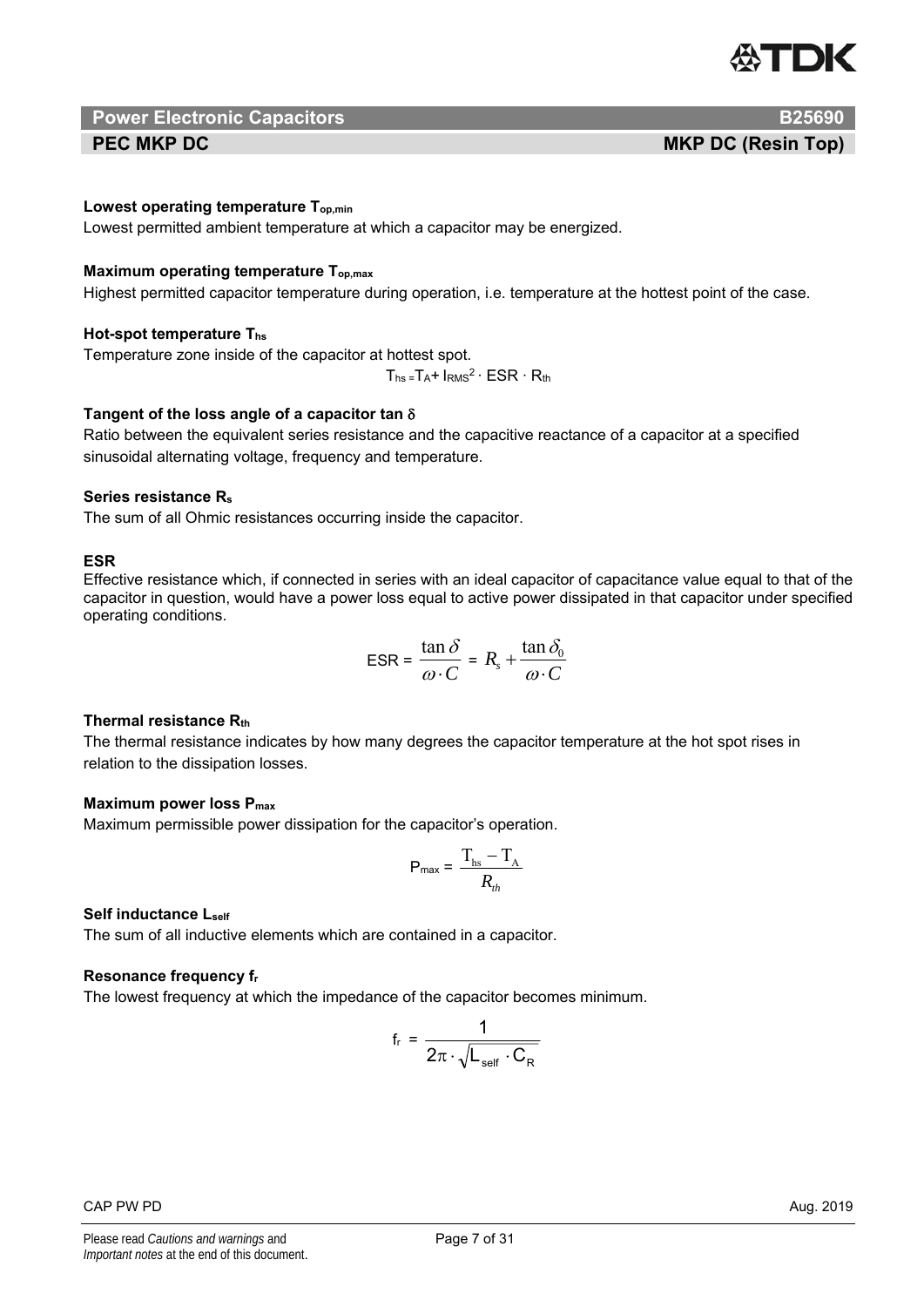**18 Power Electronic Capacitors B25690 <b>B25690 B25690** 

**PEC MKP DC** MKP DC **MKP DC** (Resin Top)

| $C_R$ | ImAx <sup>1</sup> | $\mathsf{I}_\mathsf{s}$ | Î    | ESR <sup>2</sup> | $L_{\text{self}}$ | R <sub>TH</sub> | D   | HC  | HT  | Weight | Fig.                      | Ordering code   |
|-------|-------------------|-------------------------|------|------------------|-------------------|-----------------|-----|-----|-----|--------|---------------------------|-----------------|
| μF    | A                 | kA                      | kA   | $m\Omega$        | nH                | K/W             | mm  | mm  | mm  | kg     |                           |                 |
| 360   | 70                | 6.6                     | 2.2  | 1.6              | ≤40               | 5.5             | 75  | 95  | 101 | 0.5    | 1                         | B25690A0367K701 |
| 480   | 65                | 6.5                     | 2.2  | 2.1              | ≤40               | 4.6             | 75  | 120 | 126 | 0.6    | $\mathbf{1}$              | B25690A0487K701 |
| 500   | 70                | 8.9                     | 3.0  | 1.6              | $≤40$             | 5.0             | 85  | 95  | 101 | 0.6    | 1                         | B25690A0507K701 |
| 560   | 70                | 13.0                    | 4.3  | 1.5              | $≤40$             | 4.2             | 75  | 155 | 161 | 0.8    | $\mathbf{1}$              | B25690A0567K701 |
| 570   | 65                | 6.5                     | 2.2  | 2.4              | ≤40               | 4.5             | 75  | 140 | 146 | 0.7    | $\mathbf{1}$              | B25690A0577K701 |
| 650   | 70                | 8.9                     | 3.0  | 2.0              | $\leq 40$         | 4.7             | 85  | 120 | 126 | 0.8    | $\mathbf{1}$              | B25690A0657K701 |
| 660   | 70                | 12.2                    | 4.1  | 1.4              | $≤40$             | 4.6             | 100 | 95  | 101 | 0.9    | $\overline{2}$            | B25690A0667K701 |
| 680   | 70                | 13.1                    | 4.4  | 1.7              | ≤60               | 4.2             | 75  | 176 | 182 | 0.9    | $\mathbf{1}$              | B25690A0687K701 |
| 750   | 70                | 8.9                     | 3.0  | 2.2              | $≤40$             | 4.6             | 85  | 135 | 141 | 0.9    | $\mathbf{1}$              | B25690A0757K701 |
| 780   | 70                | 8.9                     | 3.0  | 2.0              | $≤40$             | 4.5             | 85  | 140 | 146 | 1.0    | $\mathbf{1}$              | B25690A0787K701 |
| 780   | 70                | 17.8                    | 5.9  | 1.5              | $≤40$             | 4.3             | 85  | 155 | 161 | 1.1    | $\mathbf{1}$              | B25690A0787K721 |
| 900   | 70                | 12.4                    | 4.1  | 1.5              | $≤40$             | 4.2             | 100 | 120 | 126 | 1.2    | $\overline{2}$            | B25690A0907K701 |
| 920   | 80                | 17.3                    | 5.8  | 0.7              | $≤40$             | 5.3             | 116 | 96  | 102 | 1.0    | 3                         | B25690A0927K703 |
| 950   | 70                | 17.8                    | 5.9  | 1.5              | $≤60$             | 4.2             | 85  | 176 | 182 | 1.2    | $\mathbf{1}$              | B25690A0957K701 |
| 1000  | 70                | 12.2                    | 4.1  | 1.9              | $\leq 40$         | 3.9             | 100 | 135 | 141 | 1.4    | $\overline{2}$            | B25690A0108K701 |
| 1100  | 70                | 12.5                    | 4.2  | 1.9              | $≤40$             | 3.8             | 100 | 140 | 146 | 1.5    | $\overline{2}$            | B25690A0118K701 |
| 1100  | 70                | 25.2                    | 8.4  | 1.0              | $\leq 40$         | 3.4             | 100 | 155 | 161 | 1.6    | $\overline{2}$            | B25690A0118K721 |
| 1200  | 80                | 16.6                    | 5.5  | 1.0              | $≤40$             | 4.9             | 116 | 121 | 127 | 1.4    | 3                         | B25690A0128K703 |
| 1300  | 70                | 24.4                    | 8.1  | 1.1              | ≤60               | 3.1             | 100 | 176 | 182 | 2.0    | $\overline{2}$            | B25690A0138K701 |
| 1400  | 70                | 18.0                    | 6.0  | 1.4              | $≤90$             | 3.2             | 85  | 252 | 258 | 1.6    | $\mathbf{1}$              | B25690A0148K701 |
| 1500  | 80                | 17.1                    | 5.7  | 1.1              | $≤40$             | 4.8             | 116 | 141 | 147 | 1.6    | 3                         | B25690A0158K703 |
| 1500  | 100               | 34.3                    | 11.4 | 1.0              | ≤60               | 3.5             | 116 | 155 | 161 | 1.8    | 3                         | B25690A0158K723 |
| 1800  | 100               | 33.8                    | 11.3 | 1.0              | ≤60               | 3.3             | 116 | 176 | 182 | 2.0    | $\ensuremath{\mathsf{3}}$ | B25690A0188K703 |
| 2500  | 100               | 34.5                    | 11.5 | 0.9              | $≤90$             | 2.6             | 116 | 230 | 236 | 2.5    | $\mathfrak{S}$            | B25690A0258K703 |
| 4400  | 100               | 56.8                    | 18.9 | 0.8              | $≤90$             | 2.0             | 136 | 304 | 310 | 4.5    | 4                         | B25690C0448K703 |
| 5000  | 100               | 55.7                    | 18.6 | 0.7              | ≤ $90$            | 1.8             | 136 | 345 | 351 | 5.0    | 4                         | B25690C0508K703 |
| 5500  | 100               | 58.6                    | 19.5 | 0.7              | $≤90$             | 1.6             | 136 | 370 | 376 | 5.5    | 4                         | B25690C0558K703 |

# $V_{RDC}$  = 700  $V_{DC}$  /  $V_{TT}$  = 1050  $V_{DC}$ , 10s /  $V_{TC}$  = 4000  $V_{AC}$ , 10s

<sup>1</sup> Please refer to current derating section for more details

2 ESR at 1 kHz (typical value)

Other configurations and capacitance tolerances available upon request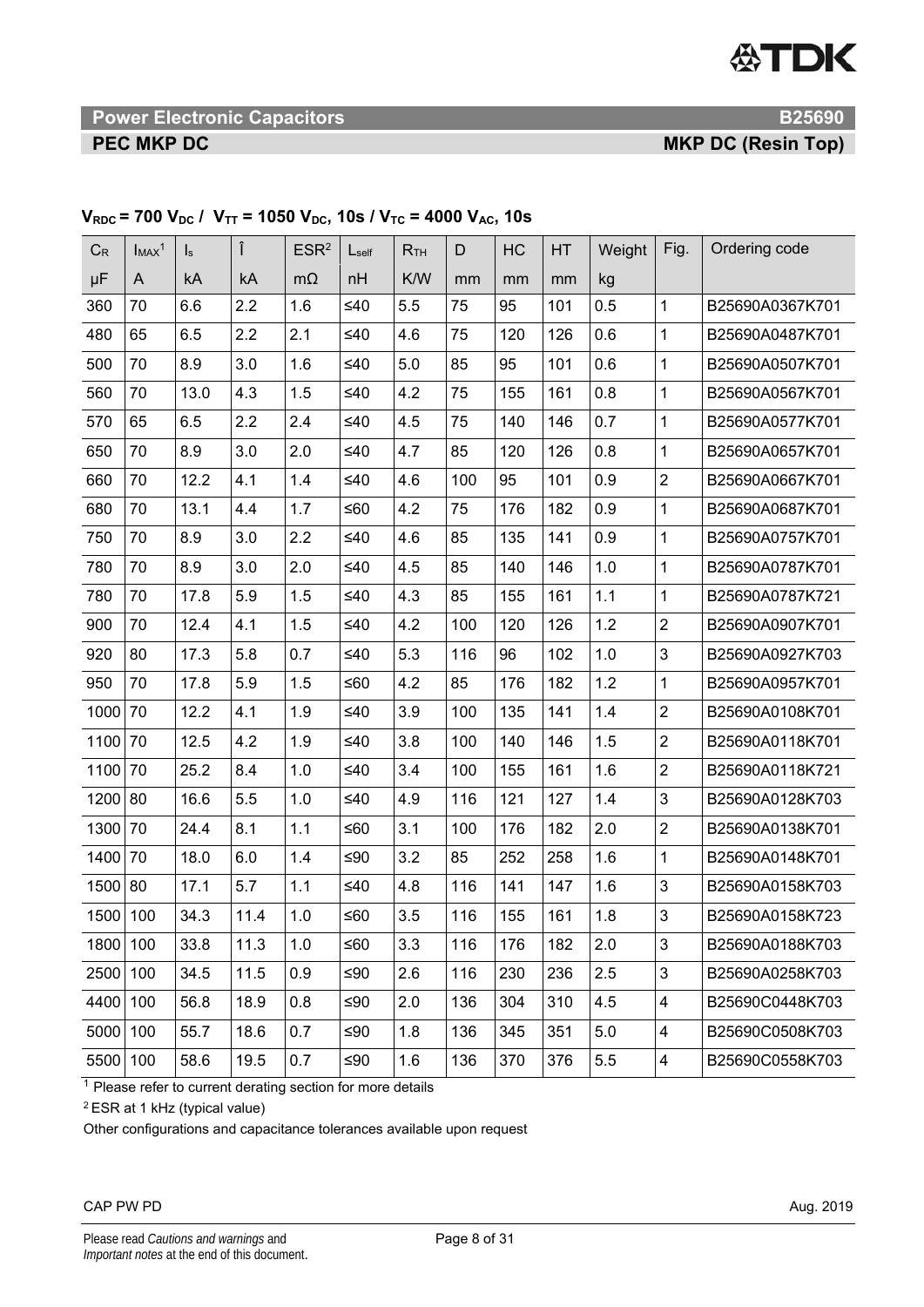**Power Electronic Capacitors B25690 <b>B25690** 

**PEC MKP DC** MKP DC **MKP DC** (Resin Top)

| $C_R$ | ImAx <sup>1</sup> | $\mathsf{I}_\mathsf{s}$ |      | ESR <sup>2</sup> | $L_{\text{self}}$ | R <sub>TH</sub> | D   | HC  | HT  | Weight  | Fig.                    | Ordering code   |
|-------|-------------------|-------------------------|------|------------------|-------------------|-----------------|-----|-----|-----|---------|-------------------------|-----------------|
| μF    | A                 | kA                      | kA   | $m\Omega$        | nH                | K/W             | mm  | mm  | mm  | kg      |                         |                 |
| 280   | 65                | 5.8                     | 1.9  | 2.1              | ≤40               | 5.5             | 75  | 95  | 101 | 0.5     | 1                       | B25690A0287K901 |
| 370   | 60                | 5.8                     | 1.9  | 2.7              | ≤40               | 4.6             | 75  | 120 | 126 | 0.6     | 1                       | B25690A0377K901 |
| 380   | 70                | 7.9                     | 2.6  | 1.7              | ≤40               | 5.0             | 85  | 95  | 101 | 0.6     | $\mathbf{1}$            | B25690A0387K901 |
| 420   | 70                | 11.5                    | 3.8  | 1.8              | ≤40               | 4.2             | 75  | 155 | 161 | 0.8     | 1                       | B25690A0427K901 |
| 460   | 60                | 5.7                     | 1.9  | 3.0              | ≤40               | 4.5             | 75  | 140 | 146 | 0.7     | 1                       | B25690A0467K901 |
| 500   | 70                | 10.7                    | 3.6  | 1.5              | ≤40               | 4.6             | 100 | 95  | 101 | 0.9     | $\overline{2}$          | B25690A0507K901 |
| 510   | 70                | 7.8                     | 2.6  | 2.2              | ≤40               | 4.7             | 85  | 120 | 126 | 0.8     | $\mathbf 1$             | B25690A0517K901 |
| 520   | 70                | 11.6                    | 3.9  | 1.9              | ≤60               | 4.2             | 75  | 176 | 182 | 0.9     | 1                       | B25690A0527K901 |
| 570   | 65                | 7.9                     | 2.7  | 2.3              | ≤40               | 4.6             | 85  | 135 | 141 | 0.9     | 1                       | B25690A0577K901 |
| 580   | 70                | 15.7                    | 5.2  | 1.5              | $≤40$             | 4.3             | 85  | 155 | 161 | 1.1     | 1                       | B25690A0587K901 |
| 600   | 65                | 7.8                     | 2.6  | 2.5              | ≤40               | 4.5             | 85  | 140 | 146 | 1.0     | $\mathbf{1}$            | B25690A0607K901 |
| 700   | 70                | 11.0                    | 3.7  | 1.7              | ≤40               | 4.2             | 100 | 120 | 126 | 1.2     | $\overline{2}$          | B25690A0707K901 |
| 720   | 70                | 15.7                    | 5.2  | 1.6              | ≤60               | 4.2             | 85  | 176 | 182 | 1.2     | 1                       | B25690A0737K901 |
| 720   | 80                | 15.4                    | 5.1  | 1.0              | ≤40               | 5.3             | 116 | 96  | 102 | 1.0     | 3                       | B25690A0727K903 |
| 780   | 70                | 11.1                    | 3.7  | 1.9              | ≤40               | 3.9             | 100 | 135 | 141 | 1.4     | $\overline{2}$          | B25690A0787K901 |
| 850   | 70                | 11.1                    | 3.7  | 2.1              | ≤40               | 3.8             | 100 | 140 | 146 | 1.5     | $\overline{2}$          | B25690A0857K901 |
| 850   | 70                | 22.2                    | 7.4  | 1.2              | ≤40               | 3.4             | 100 | 155 | 161 | 1.6     | $\overline{2}$          | B25690A0857K921 |
| 980   | 80                | 15.3                    | 5.1  | 1.3              | ≤40               | 4.9             | 116 | 121 | 127 | 1.4     | 3                       | B25690A0987K903 |
| 1000  | 70                | 21.4                    | 7.1  | 1.2              | ≤60               | 3.1             | 100 | 176 | 182 | 2.0     | $\overline{2}$          | B25690A0108K901 |
| 1100  | 70                | 15.3                    | 5.1  | 1.4              | ≤90               | 3.2             | 85  | 252 | 258 | 1.6     | $\mathbf{1}$            | B25690A0118K901 |
| 1150  | 100               | 30.8                    | 10.3 | 1.0              | ≤60               | 3.5             | 116 | 155 | 161 | 1.8     | 3                       | B25690A0118K903 |
| 1200  | 80                | 15.4                    | 5.1  | 1.5              | ≤40               | 4.8             | 116 | 141 | 147 | 1.6     | 3                       | B25690A0128K903 |
| 1400  | 100               | 31.1                    | 10.4 | 1.3              | ≤60               | 3.3             | 116 | 176 | 182 | 2.0     | $\mathsf 3$             | B25690A0148K903 |
| 1900  | 100               | 30.8                    | 10.3 | 1.2              | $≤90$             | 2.6             | 116 | 230 | 236 | 2.5     | $\mathsf 3$             | B25690A0198K903 |
| 3400  | 100               | 49.5                    | 16.5 | 1.2              | ≤ $90$            | 2.0             | 136 | 304 | 310 | 4.5     | 4                       | B25690C0348K903 |
| 3800  | 100               | 50.6                    | 16.9 | 1.1              | ≤90               | 1.8             | 136 | 345 | 351 | $5.0\,$ | $\overline{\mathbf{4}}$ | B25690C0388K903 |
| 4300  | 100               | 52.3                    | 17.4 | 1.0              | ≤ $90$            | 1.6             | 136 | 370 | 376 | 5.5     | $\overline{\mathbf{4}}$ | B25690C0438K903 |

# $V_{RDC}$  = 900  $V_{DC}$  /  $V_{TT}$  = 1350  $V_{DC}$ , 10s /  $V_{TC}$  = 4000  $V_{AC}$ , 10s

 $1$  Please refer to current derating section for more details

2 ESR at 1 kHz (typical value)

Other configurations and capacitance tolerances available upon request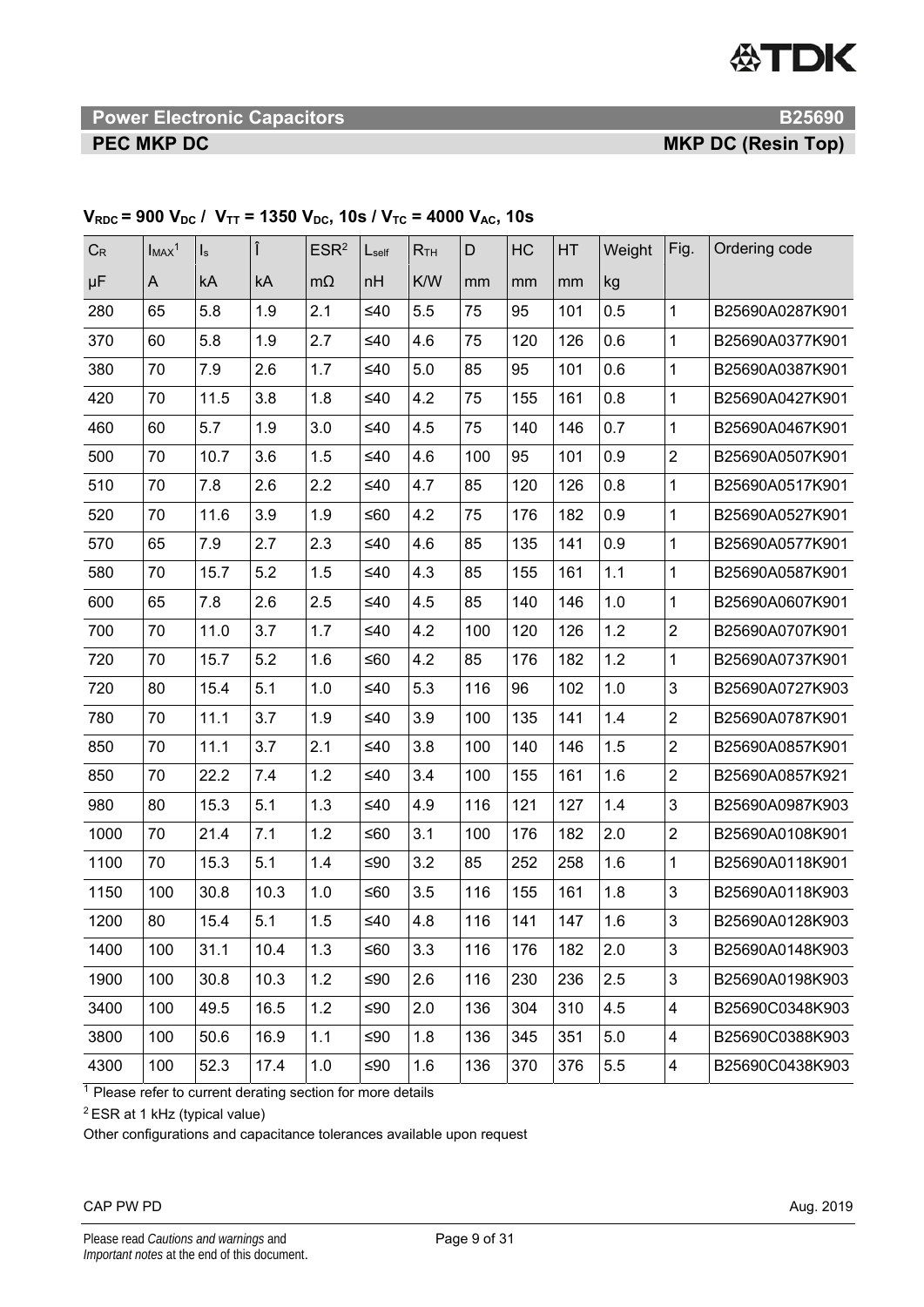# **19 The Power Electronic Capacitors B25690 <b>B25690 B25690**

**PEC MKP DC** MKP DC **MKP DC** (Resin Top)

| $C_R$   | $ImAx^1$ | $\mathsf{I}_\mathsf{S}$ | Î    | ESR <sup>2</sup> | $L_{\text{self}}$ | R <sub>TH</sub> | D   | HC  | HT  | Weight | Fig.                    | Ordering code   |
|---------|----------|-------------------------|------|------------------|-------------------|-----------------|-----|-----|-----|--------|-------------------------|-----------------|
| $\mu$ F | A        | kA                      | kA   | $m\Omega$        | nH                | K/W             | mm  | mm  | mm  | kg     |                         |                 |
| 220     | 60       | 5.1                     | 1.7  | 2.2              | $\leq 40$         | 5.5             | 75  | 95  | 101 | 0.5    | $\mathbf{1}$            | B25690A1227K001 |
| 290     | 70       | 7.0                     | 2.3  | 1.8              | ≤40               | 5.0             | 85  | 95  | 101 | 0.6    | $\mathbf 1$             | B25690A1297K001 |
| 300     | 55       | 5.0                     | 1.7  | 2.9              | ≤40               | 4.6             | 75  | 120 | 126 | 0.6    | $\mathbf 1$             | B25690A1307K001 |
| 330     | 70       | 10.0                    | 3.3  | 1.9              | ≤40               | 4.2             | 75  | 155 | 161 | 0.8    | 1                       | B25690A1337K001 |
| 360     | 55       | 5.0                     | 1.7  | 3.3              | $≤40$             | 4.5             | 75  | 140 | 146 | 0.7    | $\mathbf 1$             | B25690A1367K001 |
| 400     | 65       | 7.1                     | 2.4  | 2.3              | ≤40               | 4.7             | 85  | 120 | 126 | 0.8    | $\mathbf{1}$            | B25690A1407K001 |
| 400     | 70       | 9.6                     | 3.2  | 1.5              | $≤40$             | 4.6             | 100 | 95  | 101 | 0.9    | $\overline{2}$          | B25690A1407K011 |
| 410     | 70       | 10.1                    | 3.4  | 2.0              | $≤60$             | 4.2             | 75  | 176 | 182 | 0.9    | $\mathbf{1}$            | B25690A1417K001 |
| 450     | 65       | 7.0                     | 2.4  | 2.2              | ≤40               | 4.6             | 85  | 135 | 141 | 0.9    | $\mathbf{1}$            | B25690A1457K001 |
| 460     | 70       | 13.8                    | 4.6  | 1.6              | $\leq 40$         | 4.3             | 85  | 155 | 161 | 1.1    | $\mathbf{1}$            | B25690A1467K001 |
| 470     | 60       | 6.9                     | 2.3  | 2.6              | ≤40               | 4.5             | 85  | 140 | 146 | 1.0    | $\mathbf 1$             | B25690A1477K001 |
| 530     | 70       | 9.8                     | 3.3  | 1.8              | ≤40               | 4.2             | 100 | 120 | 126 | 1.2    | $\overline{2}$          | B25690A1537K001 |
| 550     | 80       | 13.5                    | 4.5  | $1.0$            | ≤40               | 5.3             | 116 | 96  | 102 | 1.0    | $\mathbf{3}$            | B25690A1557K003 |
| 570     | 70       | 13.7                    | 4.6  | 1.7              | ≤60               | 4.2             | 85  | 176 | 182 | 1.2    | $\mathbf{1}$            | B25690A1577K001 |
| 600     | 70       | 9.5                     | 3.2  | 1.9              | ≤40               | 3.9             | 100 | 135 | 141 | 1.4    | $\overline{2}$          | B25690A1607K001 |
| 650     | 70       | 9.7                     | 3.2  | 1.9              | ≤40               | 3.8             | 100 | 140 | 146 | 1.5    | $\overline{2}$          | B25690A1657K001 |
| 650     | 70       | 19.1                    | 6.4  | 1.1              | $\leq 40$         | 3.4             | 100 | 155 | 161 | 1.6    | $\overline{2}$          | B25690A1657K021 |
| 750     | 80       | 13.6                    | 4.5  | 1.4              | ≤40               | 4.9             | 116 | 121 | 127 | 1.4    | $\mathbf{3}$            | B25690A1757K003 |
| 780     | 70       | 19.3                    | 6.4  | 1.1              | ≤60               | 3.1             | 100 | 176 | 182 | 2.0    | $\sqrt{2}$              | B25690A1787K001 |
| 860     | 70       | 13.8                    | 4.6  | 1.3              | ≤ $90$            | 3.2             | 85  | 252 | 258 | 1.6    | $\mathbf 1$             | B25690A1867K001 |
| 920     | 80       | 13.5                    | 4.5  | 1.5              | $≤40$             | 4.8             | 116 | 141 | 147 | 1.6    | $\mathbf{3}$            | B25690A1927K003 |
| 920     | 100      | 27.0                    | 9.0  | 1.0              | ≤60               | 3.5             | 116 | 155 | 161 | 1.8    | 3                       | B25690A1927K023 |
| 1100    | 100      | 26.5                    | 8.8  | 1.2              | $≤60$             | 3.3             | 116 | 176 | 182 | 2.0    | $\mathfrak{Z}$          | B25690A1108K003 |
| 1500    | 100      | 26.6                    | 8.9  | 0.9              | $≤90$             | 2.6             | 116 | 230 | 236 | 2.5    | $\mathfrak{Z}$          | B25690A1158K003 |
| 2700    | 100      | 44.7                    | 14.9 | 0.9              | $≤90$             | 2.0             | 136 | 304 | 310 | 4.5    | 4                       | B25690C1278K003 |
| 3100    | 100      | 45.1                    | 15.0 | 0.8              | ≤ $90$            | 1.8             | 136 | 345 | 351 | 5.0    | $\overline{4}$          | B25690C1318K003 |
| 3500    | 100      | 46.5                    | 15.5 | 0.8              | ≤ $90$            | 1.6             | 136 | 370 | 376 | 5.5    | $\overline{\mathbf{4}}$ | B25690C1358K003 |

# $V_{RDC}$  = 1000  $V_{DC}$  /  $V_{TT}$  = 1500  $V_{DC}$ , 10s /  $V_{TC}$  = 4000  $V_{AC}$ , 10s

 $1$  Please refer to current derating section for more details

2 ESR at 1 kHz (typical value)

Other configurations and capacitance tolerances available upon request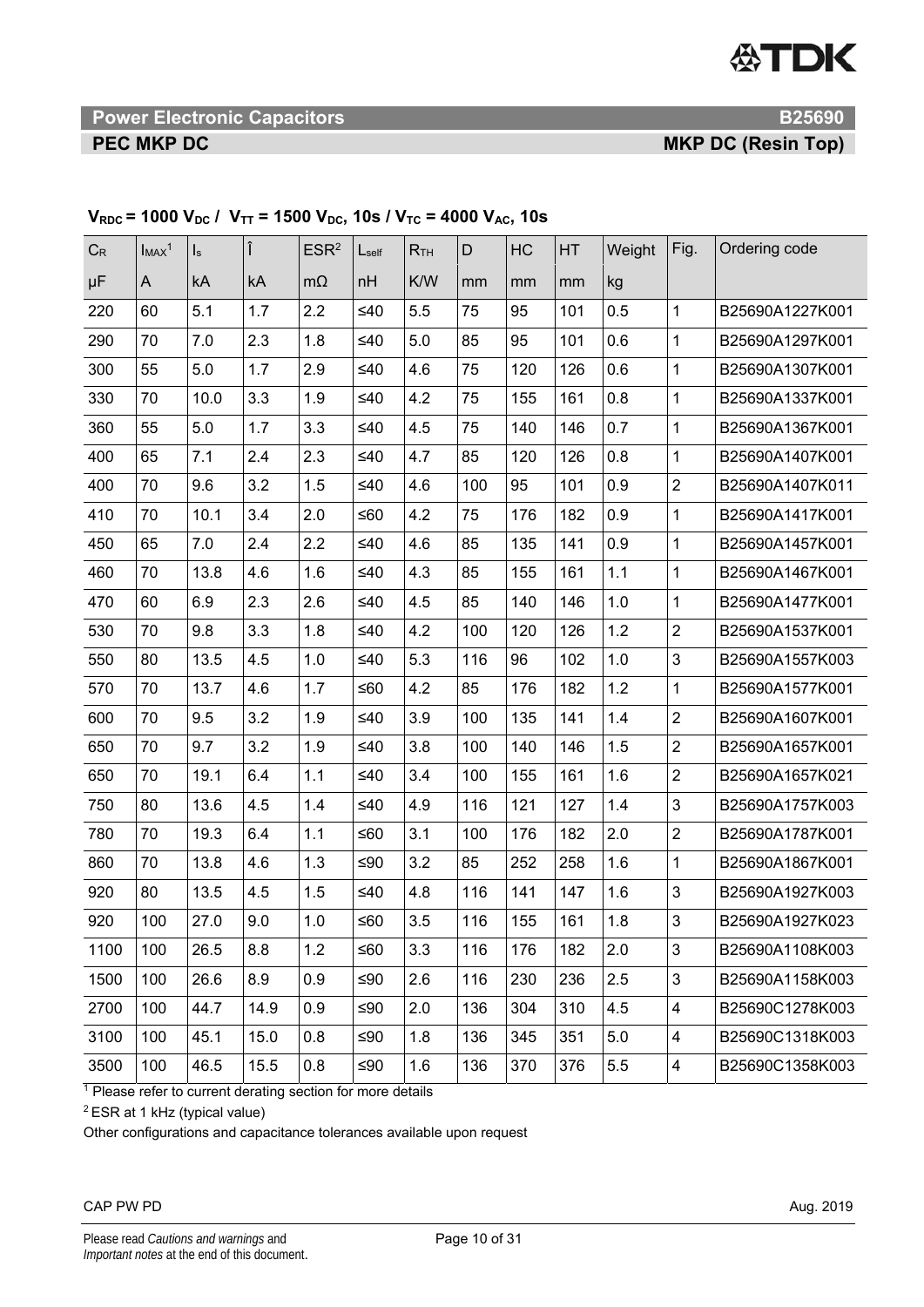**Power Electronic Capacitors B25690 <b>B25690** 

**PEC MKP DC** *PEC MKP DC* 

| $C_R$ | $I_{MAX}$ <sup>1</sup> | $\mathsf{I}_\mathsf{S}$ | Î    | ESR <sup>2</sup> | $L_{\text{self}}$ | R <sub>TH</sub> | D   | HC  | HT  | Weight  | Fig.           | Ordering code   |
|-------|------------------------|-------------------------|------|------------------|-------------------|-----------------|-----|-----|-----|---------|----------------|-----------------|
| μF    | A                      | kA                      | kA   | $m\Omega$        | nH                | K/W             | mm  | mm  | mm  | kg      |                |                 |
| 180   | 60                     | 6.1                     | 2.0  | 2.3              | ≤40               | 5.5             | 75  | 95  | 101 | 0.5     | $\mathbf{1}$   | B25690A1187K101 |
| 240   | 70                     | 8.5                     | 2.8  | 1.9              | ≤40               | 5.0             | 85  | 95  | 101 | 0.6     | $\mathbf{1}$   | B25690A1247K101 |
| 250   | 55                     | 6.0                     | 2.0  | 3.0              | ≤40               | 4.6             | 75  | 120 | 126 | 0.6     | $\mathbf{1}$   | B25690A1257K101 |
| 280   | 70                     | 12.2                    | 4.1  | 2.0              | ≤40               | 4.2             | 75  | 155 | 161 | 0.8     | $\mathbf{1}$   | B25690A1287K101 |
| 300   | 55                     | 6.1                     | 2.0  | 3.4              | ≤40               | 4.5             | 75  | 140 | 146 | 0.7     | $\mathbf{1}$   | B25690A1307K101 |
| 320   | 65                     | 8.4                     | 2.8  | 2.4              | ≤40               | 4.7             | 85  | 120 | 126 | 0.8     | 1              | B25690A1327K101 |
| 330   | 70                     | 11.8                    | 3.9  | 1.7              | ≤40               | 4.6             | 100 | 95  | 101 | 0.9     | $\mathbf{1}$   | B25690A1337K101 |
| 340   | 70                     | 12.2                    | 4.1  | 2.1              | ≤60               | 4.2             | 75  | 176 | 182 | 0.9     | $\mathbf{1}$   | B25690A1347K101 |
| 420   | 65                     | 9.0                     | 3.0  | 2.4              | ≤40               | 4.6             | 85  | 135 | 141 | 0.9     | $\mathbf{1}$   | B25690A1427K101 |
| 420   | 70                     | 17.5                    | 5.8  | 1.8              | ≤40               | 4.3             | 85  | 155 | 161 | 1.1     | $\mathbf{1}$   | B25690A1427K121 |
| 450   | 70                     | 11.8                    | 3.9  | 2.1              | ≤40               | 4.2             | 100 | 120 | 126 | 1.2     | $\overline{2}$ | B25690A1457K101 |
| 470   | 80                     | 16.1                    | 5.4  | 1.1              | ≤40               | 5.3             | 116 | 96  | 102 | 1.0     | $\overline{2}$ | B25690A1477K103 |
| 480   | 70                     | 16.8                    | 5.6  | 1.9              | $≤60$             | 4.2             | 85  | 176 | 182 | 1.2     | $\mathbf{1}$   | B25690A1487K101 |
| 500   | 70                     | 11.6                    | 3.9  | 2.0              | $\leq 40$         | 3.9             | 100 | 135 | 141 | 1.4     | $\overline{2}$ | B25690A1507K101 |
| 540   | 70                     | 11.7                    | 3.9  | 2.0              | ≤40               | 3.8             | 100 | 140 | 146 | 1.5     | $\overline{2}$ | B25690A1547K101 |
| 550   | 70                     | 24.0                    | 8.0  | 1.2              | ≤40               | 3.4             | 100 | 155 | 161 | 1.6     | $\overline{2}$ | B25690A1557K101 |
| 620   | 80                     | 16.3                    | 5.4  | 1.5              | ≤40               | 4.9             | 116 | 121 | 127 | 1.4     | 3              | B25690A1627K103 |
| 660   | 70                     | 23.6                    | 7.9  | 1.2              | ≤60               | 3.1             | 100 | 176 | 182 | 2.0     | $\overline{2}$ | B25690A1667K101 |
| 720   | 70                     | 16.7                    | 5.6  | 1.4              | ≤ $90$            | 3.2             | 85  | 252 | 258 | 1.6     | $\mathbf{1}$   | B25690A1727K101 |
| 760   | 75                     | 16.3                    | 5.4  | 1.6              | ≤40               | 4.8             | 116 | 141 | 147 | 1.6     | 3              | B25690A1767K103 |
| 770   | 100                    | 32.7                    | 10.9 | 1.1              | $≤60$             | 3.5             | 116 | 155 | 161 | 1.8     | 3              | B25690A1777K103 |
| 900   | 100                    | 32.2                    | 10.7 | 1.3              | ≤60               | 3.3             | 116 | 176 | 182 | 2.0     | 3              | B25690A1907K103 |
| 1200  | 100                    | 31.6                    | 10.5 | 1.2              | ≤90               | 2.6             | 116 | 230 | 236 | 2.5     | 3              | B25690A1128K103 |
| 2200  | 100                    | 54.0                    | 18.0 | 1.2              | ≤90               | 2.0             | 136 | 304 | 310 | 4.5     | 4              | B25690C1228K103 |
| 2600  | 100                    | 54.3                    | 18.1 | 1.1              | ≤ $90$            | 1.8             | 136 | 345 | 351 | $5.0\,$ | 4              | B25690C1268K103 |
| 3000  | 100                    | 58.1                    | 19.4 | 1.0              | ≤90               | 1.6             | 136 | 370 | 376 | 5.5     | $\overline{4}$ | B25690C1308K103 |

# $V_{RDC}$  = 1100  $V_{DC}$  /  $V_{TT}$  = 1650  $V_{DC}$ , 10s /  $V_{TC}$  = 4000  $V_{AC}$ , 10s

<sup>1</sup> Please refer to current derating section for more details

2 ESR at 1 kHz (typical value)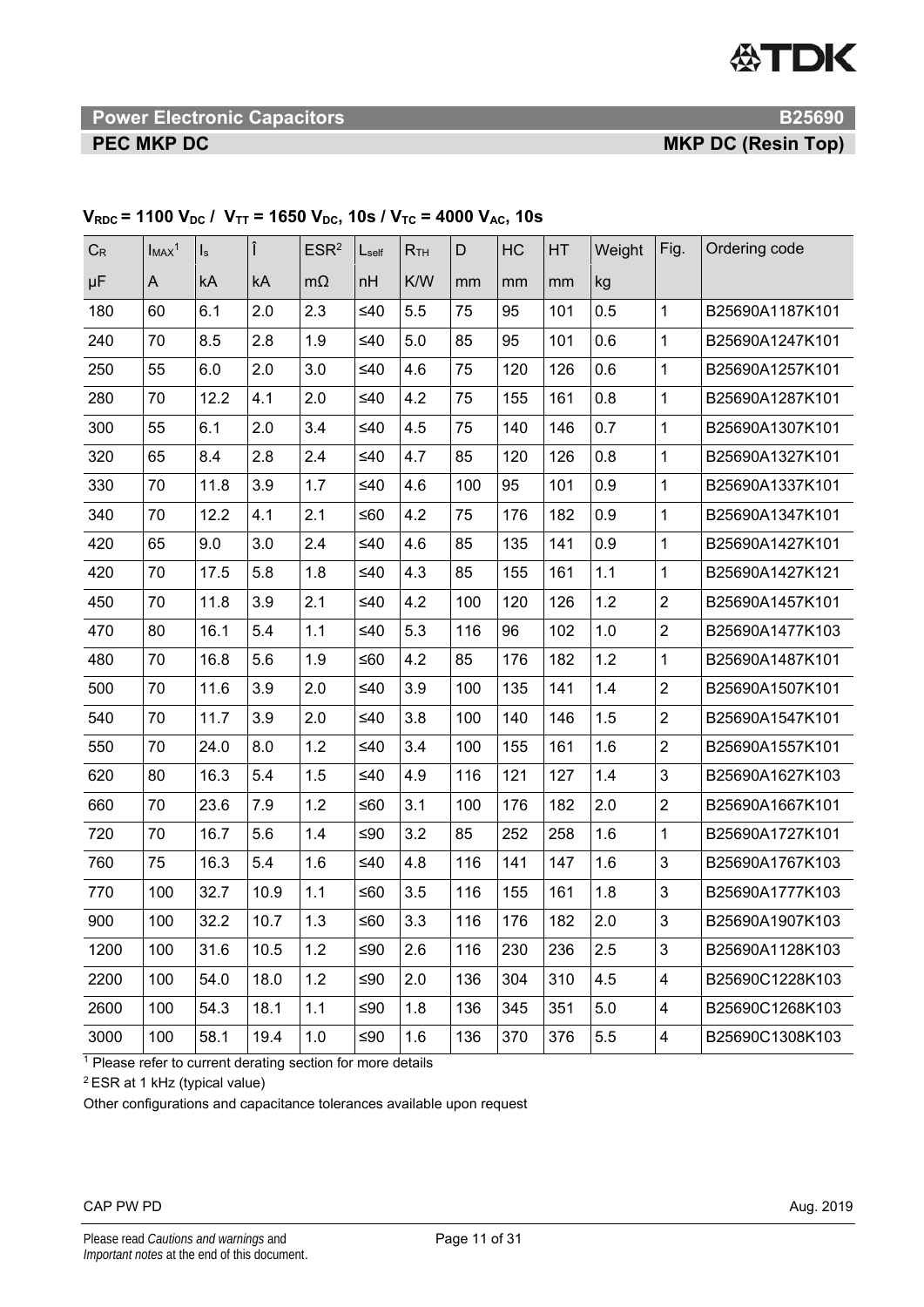# **Power Electronic Capacitors B25690 <b>B25690**

**PEC MKP DC** *PEC MKP DC* 

| $C_R$ | <b>IMAX</b> | $\mathsf{I}_\mathsf{S}$ | Î    | ESR <sup>2</sup> | $L_{\text{self}}$ | R <sub>TH</sub> | D   | HC  | HT  | Weight | Fig.           | Ordering code   |
|-------|-------------|-------------------------|------|------------------|-------------------|-----------------|-----|-----|-----|--------|----------------|-----------------|
| μF    | A           | kA                      | kA   | $m\Omega$        | nH                | K/W             | mm  | mm  | mm  | kg     |                |                 |
| 140   | 55          | 5.5                     | 1.8  | 2.8              | $\leq 40$         | 5.5             | 75  | 95  | 101 | 0.5    | 1              | B25690A1147K201 |
| 190   | 55          | 5.5                     | 1.8  | 3.5              | $\leq 40$         | 4.6             | 75  | 120 | 126 | 0.6    | 1              | B25690A1197K201 |
| 200   | 65          | 7.6                     | 2.5  | 2.2              | $\leq 40$         | 5.0             | 85  | 95  | 101 | 0.6    | 1              | B25690A1207K201 |
| 220   | 50          | 5.3                     | 1.8  | 4.0              | ≤40               | 4.5             | 75  | 140 | 146 | 0.7    | 1              | B25690A1227K201 |
| 220   | 70          | 11.0                    | 3.7  | 2.1              | $\leq 40$         | 4.2             | 75  | 155 | 161 | 0.8    | 1              | B25690A1227K221 |
| 260   | 60          | 7.5                     | 2.5  | 2.7              | $\leq 40$         | 4.7             | 85  | 120 | 126 | 0.8    | 1              | B25690A1267K201 |
| 270   | 70          | 11.0                    | 3.7  | 2.2              | ≤60               | 4.2             | 75  | 176 | 182 | 0.9    | 1              | B25690A1277K201 |
| 270   | 70          | 10.6                    | 3.5  | 2.0              | $\leq 40$         | 4.6             | 100 | 95  | 101 | 0.9    | $\overline{2}$ | B25690A1277K211 |
| 300   | 65          | 7.7                     | 2.6  | 2.6              | $\leq 40$         | 4.6             | 85  | 135 | 141 | 0.9    | 1              | B25690A1307K201 |
| 310   | 70          | 15.3                    | 5.1  | 1.9              | $\leq 40$         | 4.3             | 85  | 155 | 161 | 1.1    | 1              | B25690A1317K201 |
| 320   | 60          | 7.6                     | 2.5  | 3.1              | ≤40               | 4.5             | 85  | 140 | 146 | 1.0    | 1              | B25690A1327K201 |
| 360   | 70          | 10.4                    | 3.5  | 2.1              | ≤40               | 4.2             | 100 | 120 | 126 | 1.2    | $\overline{2}$ | B25690A1367K201 |
| 370   | 80          | 14.5                    | 4.8  | 1.2              | ≤40               | 5.3             | 116 | 96  | 102 | 1.0    | 3              | B25690A1377K203 |
| 380   | 70          | 14.9                    | 5.0  | 2.0              | ≤60               | 4.2             | 85  | 176 | 182 | 1.2    | 1              | B25690A1387K201 |
| 400   | 70          | 10.7                    | 3.6  | 2.3              | $\leq 40$         | 3.9             | 100 | 135 | 141 | 1.4    | $\overline{2}$ | B25690A1407K201 |
| 430   | 70          | 10.7                    | 3.6  | 2.3              | ≤40               | 3.8             | 100 | 140 | 146 | 1.5    | $\overline{2}$ | B25690A1437K201 |
| 450   | 70          | 21.6                    | 7.2  | 1.3              | $\leq 40$         | 3.4             | 100 | 155 | 161 | 1.6    | $\overline{2}$ | B25690A1457K201 |
| 500   | 70          | 21.2                    | 7.1  | 1.3              | ≤60               | 3.1             | 100 | 176 | 182 | 2.0    | $\overline{c}$ | B25690A1507K201 |
| 500   | 75          | 14.5                    | 4.8  | 1.7              | $\leq 40$         | 4.9             | 116 | 121 | 127 | 1.4    | 3              | B25690A1507K203 |
| 580   | 70          | 14.8                    | 4.9  | 1.6              | ≤ $90$            | 3.2             | 85  | 252 | 258 | 1.6    | 1              | B25690A1587K201 |
| 600   | 70          | 14.3                    | 4.8  | 1.9              | ≤40               | 4.8             | 116 | 141 | 147 | 1.6    | 3              | B25690A1607K203 |
| 620   | 100         | 29.7                    | 9.9  | $1.0$            | ≤60               | 3.5             | 116 | 155 | 161 | 1.8    | 3              | B25690A1627K203 |
| 720   | 100         | 29.5                    | 9.8  | 1.3              | ≤60               | 3.3             | 116 | 176 | 182 | 2.0    | 3              | B25690A1727K203 |
| 1000  | 100         | 28.9                    | 9.6  | 1.2              | $≤90$             | 2.6             | 116 | 230 | 236 | 2.5    | $\mathfrak{S}$ | B25690A1108K203 |
| 1800  | 100         | 19.4                    | 6.5  | 1.2              | ≤ $90$            | 2.0             | 136 | 304 | 310 | 4.5    | 4              | B25690C1188K203 |
| 2100  | 100         | 48.1                    | 16.0 | 1.1              | ≤90               | 1.8             | 136 | 345 | 351 | 5.0    | 4              | B25690C1218K203 |
| 2400  | 100         | 51.1                    | 17.0 | 1.0              | ≤90               | 1.6             | 136 | 370 | 376 | 5.5    | 4              | B25690C1248K203 |

# $V_{RDC}$  = 1200  $V_{DC}$  /  $V_{TT}$  = 1800  $V_{DC}$ , 10s /  $V_{TC}$  = 4000  $V_{AC}$ , 10s

<sup>1</sup> Please refer to current derating section for more details

2 ESR at 1 kHz (typical value)

Other configurations and capacitance tolerances available upon request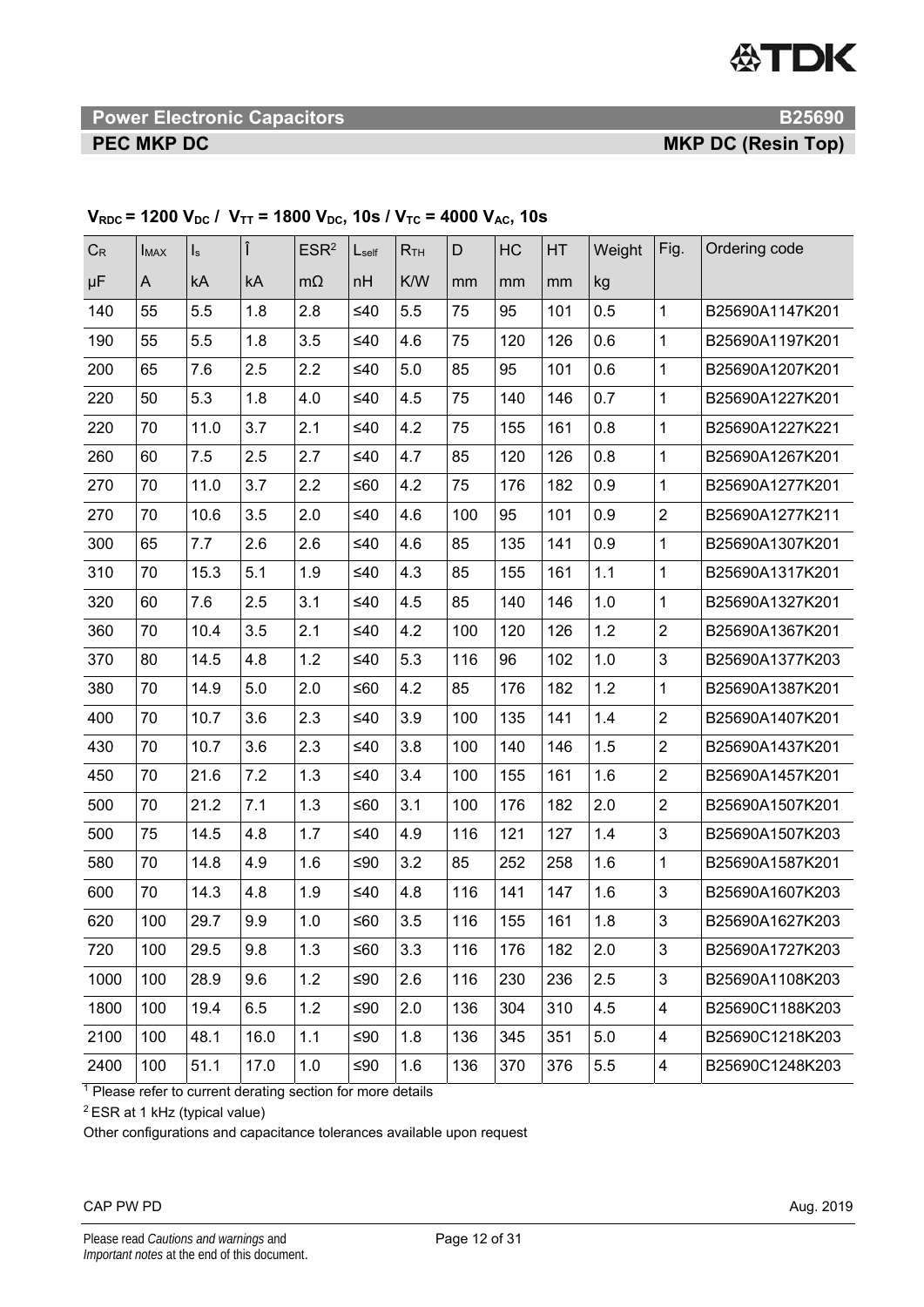**Power Electronic Capacitors B25690 <b>B25690** 

**PEC MKP DC** *PEC MKP DC* 

| $C_R$ | ImAx <sup>1</sup> | $\mathsf{I}_\mathsf{s}$ |      | ESR <sup>2</sup> | Lself     | R <sub>TH</sub> | D   | HC  | HT  | Weight  | Fig.                    | Ordering code   |
|-------|-------------------|-------------------------|------|------------------|-----------|-----------------|-----|-----|-----|---------|-------------------------|-----------------|
| μF    | A                 | kA                      | kA   | $m\Omega$        | nH        | K/W             | mm  | mm  | mm  | kg      |                         |                 |
| 120   | 55                | 5.0                     | 1.7  | 3.0              | $\leq 40$ | 5.5             | 75  | 95  | 101 | 0.5     | $\mathbf{1}$            | B25690A1127K301 |
| 160   | 50                | 4.9                     | 1.6  | 3.8              | $\leq 40$ | 4.6             | 75  | 120 | 126 | 0.6     | $\mathbf{1}$            | B25690A1167K301 |
| 160   | 65                | 7.1                     | 2.4  | 2.3              | $\leq 40$ | 5.0             | 85  | 95  | 101 | 0.6     | $\mathbf{1}$            | B25690A1167K311 |
| 180   | 70                | 9.9                     | 3.3  | 2.2              | $\leq 40$ | 4.2             | 75  | 155 | 161 | 0.8     | $\mathbf{1}$            | B25690A1187K301 |
| 200   | 50                | 5.1                     | 1.7  | 4.2              | $\leq 40$ | 4.5             | 75  | 140 | 146 | 0.8     | $\mathbf{1}$            | B25690A1207K301 |
| 210   | 70                | 9.4                     | 3.1  | 1.9              | $\leq 40$ | 4.6             | 100 | 95  | 101 | $0.9\,$ | $\overline{2}$          | B25690A1217K301 |
| 220   | 70                | 9.9                     | 3.3  | 2.4              | $≤60$     | 4.2             | 75  | 176 | 182 | 0.9     | $\mathbf{1}$            | B25690A1227K301 |
| 230   | 60                | 6.9                     | 2.3  | 2.9              | $\leq 40$ | 4.7             | 85  | 120 | 126 | 0.8     | $\mathbf{1}$            | B25690A1237K301 |
| 240   | 70                | 13.8                    | 4.6  | 1.9              | $\leq 40$ | 4.3             | 85  | 155 | 161 | 1.1     | $\mathbf{1}$            | B25690A1247K301 |
| 250   | 60                | 7.0                     | 2.3  | 2.9              | $\leq 40$ | 4.6             | 85  | 135 | 141 | 0.9     | $\mathbf{1}$            | B25690A1257K301 |
| 260   | 55                | 6.9                     | 2.3  | 3.4              | $\leq 40$ | 4.5             | 85  | 140 | 146 | 1.0     | $\mathbf{1}$            | B25690A1267K301 |
| 280   | 65                | 9.8                     | 3.3  | 2.2              | $\leq 40$ | 4.2             | 100 | 120 | 126 | 1.2     | $\overline{c}$          | B25690A1287K301 |
| 300   | 70                | 13.4                    | 4.5  | 2.0              | $≤60$     | 4.2             | 85  | 176 | 182 | 1.2     | $\mathbf{1}$            | B25690A1307K301 |
| 300   | 80                | 13.4                    | 4.5  | 1.3              | $\leq 40$ | 5.3             | 116 | 96  | 102 | 1.0     | 3                       | B25690A1307K303 |
| 330   | 65                | 9.7                     | 3.2  | 2.4              | $\leq 40$ | 3.9             | 100 | 135 | 141 | 1.4     | $\overline{2}$          | B25690A1337K301 |
| 350   | 70                | 19.9                    | 6.6  | 1.3              | $\leq 40$ | 3.4             | 100 | 155 | 161 | 1.6     | $\boldsymbol{2}$        | B25690A1357K301 |
| 360   | 65                | 9.6                     | 3.2  | 2.4              | $\leq 40$ | 3.8             | 100 | 140 | 146 | 1.5     | $\overline{2}$          | B25690A1367K301 |
| 420   | 70                | 19.7                    | 6.6  | 1.4              | $≤60$     | 3.1             | 100 | 176 | 182 | 2.0     | $\overline{2}$          | B25690A1427K301 |
| 420   | 75                | 13.7                    | 4.6  | 1.7              | $\leq 40$ | 4.9             | 116 | 121 | 127 | 1.4     | 3                       | B25690A1427K303 |
| 480   | 70                | 13.8                    | 4.6  | 1.6              | $≤90$     | 3.2             | 85  | 252 | 258 | 1.6     | $\mathbf{1}$            | B25690A1487K301 |
| 500   | 100               | 27.6                    | 9.2  | 1.1              | ≤60       | 3.5             | 116 | 155 | 161 | 1.8     | $\mathfrak{S}$          | B25690A1507K303 |
| 520   | 70                | 13.9                    | 4.6  | 1.9              | $\leq 40$ | 4.8             | 116 | 141 | 147 | 1.6     | 3                       | B25690A1527K303 |
| 600   | 100               | 27.8                    | 9.3  | 1.3              | $≤60$     | 3.3             | 116 | 176 | 182 | 2.0     | 3                       | B25690A1607K303 |
| 830   | 100               | 27.7                    | 9.2  | $1.2$            | ≤ $90$    | 2.6             | 116 | 230 | 236 | 2.5     | 3                       | B25690A1837K303 |
| 1500  | 100               | 45.7                    | 15.2 | 1.2              | $≤90$     | 2.0             | 136 | 304 | 310 | 4.5     | $\overline{\mathbf{4}}$ | B25690C1158K303 |
| 1700  | 100               | 46.3                    | 15.4 | 1.1              | ≤ $90$    | 1.8             | 136 | 345 | 351 | $5.0\,$ | $\overline{\mathbf{4}}$ | B25690C1178K303 |
| 1900  | 100               | 47.8                    | 15.9 | 1.0              | ≤ $90$    | 1.6             | 136 | 370 | 376 | 5.5     | $\overline{\mathbf{4}}$ | B25690C1198K303 |

# $V_{RDC}$  = 1300  $V_{DC}$  /  $V_{TT}$  = 1950  $V_{DC}$ , 10s /  $V_{TC}$  = 4000  $V_{AC}$ , 10s

<sup>1</sup> Please refer to current derating section for more details

2 ESR at 1 kHz (typical value)

Other configurations and capacitance tolerances available upon request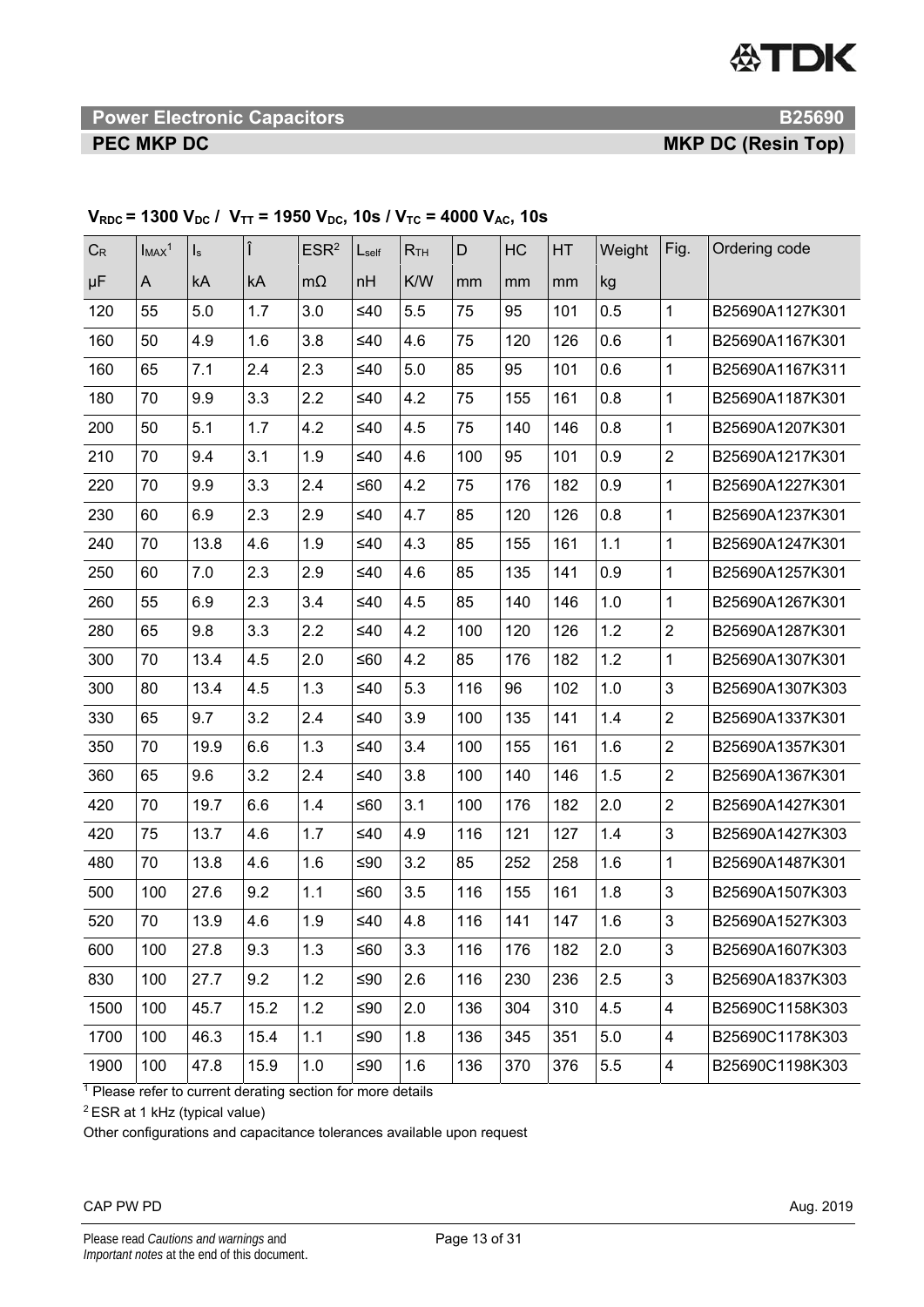**19 The Power Electronic Capacitors B25690 <b>B25690 B25690** 

**PEC MKP DC** MKP DC **MKP DC** (Resin Top)

| $C_R$ | ImAx <sup>1</sup> | $\mathsf{I}_\mathsf{s}$ |      | ESR <sup>2</sup> | $L_{\text{self}}$ | R <sub>TH</sub> | D   | HC  | HT  | Weight | Fig.                      | Ordering code   |
|-------|-------------------|-------------------------|------|------------------|-------------------|-----------------|-----|-----|-----|--------|---------------------------|-----------------|
| μF    | A                 | kA                      | kA   | $m\Omega$        | nH                | K/W             | mm  | mm  | mm  | kg     |                           |                 |
| 100   | 50                | 4.4                     | 1.5  | 3.4              | $\leq 40$         | 5.5             | 75  | 95  | 101 | 0.5    | $\mathbf{1}$              | B25690A1107K501 |
| 120   | 50                | 4.2                     | 1.4  | 4.5              | $\leq 40$         | 4.6             | 75  | 120 | 126 | 0.6    | $\mathbf{1}$              | B25690A1127K501 |
| 130   | 60                | 6.5                     | 2.2  | 2.7              | $\leq 40$         | 5.0             | 85  | 95  | 101 | 0.6    | $\mathbf{1}$              | B25690A1137K501 |
| 150   | 45                | 4.3                     | 1.4  | 5.0              | $\leq 40$         | 4.5             | 75  | 140 | 146 | 0.8    | $\mathbf{1}$              | B25690A1157K501 |
| 150   | 65                | 9.0                     | 3.0  | 2.5              | $\leq 40$         | 4.2             | 75  | 155 | 161 | 0.8    | $\mathbf{1}$              | B25690A1157K521 |
| 170   | 70                | 8.3                     | 2.8  | 2.0              | $\leq 40$         | 4.6             | 100 | 95  | 101 | 0.9    | $\overline{2}$            | B25690A1177K501 |
| 180   | 65                | 8.7                     | 2.9  | 2.6              | ≤60               | 4.2             | 75  | 176 | 182 | 0.9    | $\mathbf{1}$              | B25690A1187K521 |
| 180   | 55                | 6.5                     | 2.2  | 3.4              | $≤40$             | 4.7             | 85  | 120 | 126 | 0.8    | $\mathbf{1}$              | B25690A1187K501 |
| 210   | 60                | 6.6                     | 2.2  | 2.7              | $\leq 40$         | 4.6             | 85  | 135 | 141 | 0.9    | $\mathbf{1}$              | B25690A1217K501 |
| 210   | 70                | 13.0                    | 4.3  | 2.1              | $\leq 40$         | 4.3             | 85  | 155 | 161 | 1.1    | $\mathbf{1}$              | B25690A1217K521 |
| 230   | 60                | 6.5                     | 2.2  | 3.1              | $\leq 40$         | 4.5             | 85  | 140 | 146 | 1.0    | $\mathbf{1}$              | B25690A1237K501 |
| 240   | 65                | 8.5                     | 2.8  | 2.4              | $\leq 40$         | 4.2             | 100 | 120 | 126 | 1.2    | $\boldsymbol{2}$          | B25690A1247K501 |
| 250   | 70                | 12.5                    | 4.2  | 2.2              | $≤60$             | 4.2             | 85  | 176 | 182 | 1.2    | $\mathbf{1}$              | B25690A1257K501 |
| 250   | 80                | 12.1                    | 4.0  | 1.5              | $\leq 40$         | 5.3             | 116 | 96  | 102 | 1.0    | 3                         | B25690A1257K503 |
| 270   | 65                | 8.4                     | 2.8  | 2.6              | $\leq 40$         | 3.9             | 100 | 135 | 141 | 1.4    | $\overline{2}$            | B25690A1277K501 |
| 280   | 70                | 16.1                    | 5.4  | 1.4              | $\leq 40$         | 3.4             | 100 | 155 | 161 | 1.6    | $\overline{2}$            | B25690A1287K501 |
| 330   | 70                | 11.6                    | 3.9  | 2.0              | $\leq 40$         | 4.9             | 116 | 121 | 127 | 1.4    | 3                         | B25690A1337K503 |
| 340   | 70                | 16.0                    | 5.3  | 1.4              | ≤60               | 3.1             | 100 | 176 | 182 | 2.0    | $\overline{2}$            | B25690A1347K501 |
| 380   | 70                | 12.1                    | 4.0  | 1.6              | $≤90$             | 3.2             | 85  | 252 | 258 | 1.6    | $\mathbf{1}$              | B25690A1387K501 |
| 400   | 100               | 25.1                    | 8.4  | 1.2              | ≤60               | 3.5             | 116 | 155 | 161 | 1.8    | 3                         | B25690A1407K503 |
| 420   | 70                | 12.4                    | 4.1  | 2.2              | $\leq 40$         | 4.8             | 116 | 141 | 147 | 1.6    | $\ensuremath{\mathsf{3}}$ | B25690A1427K503 |
| 500   | 90                | 24.3                    | 8.1  | 1.4              | ≤60               | 3.3             | 116 | 176 | 182 | 2.0    | 3                         | B25690A1507K503 |
| 680   | 100               | 24.0                    | 8.0  | 1.1              | $≤90$             | 2.6             | 116 | 230 | 236 | 2.5    | 3                         | B25690A1687K503 |
| 1200  | 100               | 39.6                    | 13.2 | 1.2              | ≤ $90$            | 2.0             | 136 | 304 | 310 | 4.5    | $\overline{\mathbf{4}}$   | B25690C1128K503 |
| 1400  | 100               | 41.8                    | 13.9 | 1.2              | $≤90$             | 1.8             | 136 | 345 | 351 | 5.0    | $\overline{\mathbf{4}}$   | B25690C1148K503 |
| 1600  | 100               | 45.0                    | 15.0 | 1.0              | ≤ $90$            | 1.6             | 136 | 370 | 376 | 5.5    | $\overline{\mathbf{4}}$   | B25690C1168K503 |

# $V_{RDC}$  = 1500  $V_{DC}$  /  $V_{TT}$  = 2550  $V_{DC}$ , 10s /  $V_{TC}$  = 4000  $V_{AC}$ , 10s

1 Please refer to current derating section for more details

2 ESR at 1 kHz (typical value)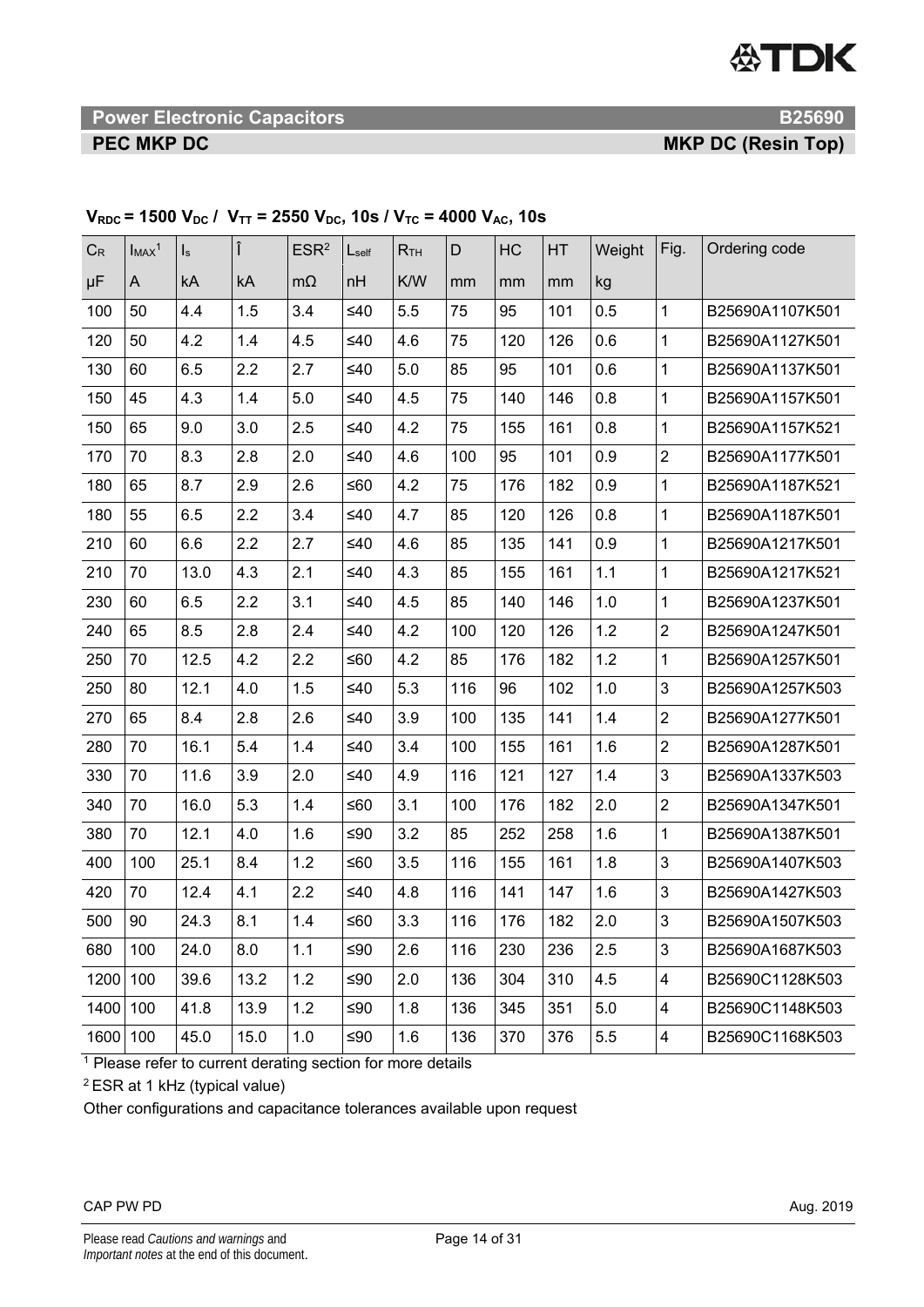**19 International Power Electronic Capacitors And American Contract Capacitors B25690 <b>B25690** 

**PEC MKP DC** MKP DC **MKP DC** (Resin Top)

| $C_R$ | ImAx <sup>1</sup> | $\mathsf{I}_\mathsf{s}$ |      | ESR <sup>2</sup> | $L_{\text{self}}$ | R <sub>TH</sub> | D   | HC  | HT  | Weight | Fig.                    | Ordering code   |
|-------|-------------------|-------------------------|------|------------------|-------------------|-----------------|-----|-----|-----|--------|-------------------------|-----------------|
| μF    | A                 | kA                      | kA   | $m\Omega$        | nH                | K/W             | mm  | mm  | mm  | kg     |                         |                 |
| 170   | 50                | 5.7                     | 1.9  | 3.3              | $\leq 40$         | 4.5             | 85  | 140 | 146 | 1.0    | 1                       | B25690A1177K701 |
| 260   | 80                | 10.6                    | 3.5  | 1.8              | ≤60               | 3.8             | 85  | 230 | 236 | 1.4    | 1                       | B25690A1267K701 |
| 270   | 70                | 10.6                    | 3.5  | 2.1              | ≤40               | 4.9             | 116 | 121 | 127 | 1.4    | 3                       | B25690A1277K703 |
| 320   | 70                | 10.7                    | 3.6  | 2.2              | ≤40               | 4.8             | 116 | 141 | 147 | 1.6    | 3                       | B25690A1327K703 |
| 360   | 80                | 14.3                    | 4.8  | 1.8              | ≤40               | 3.0             | 136 | 121 | 127 | 1.9    | $\overline{\mathbf{4}}$ | B25690C1367K703 |
| 380   | 100               | 21.3                    | 7.1  | 1.2              | ≤60               | 3.3             | 116 | 176 | 182 | 2.0    | 3                       | B25690A1387K703 |
| 440   | 80                | 14.0                    | 4.7  | 2.0              | ≤40               | 2.8             | 136 | 141 | 147 | 2.2    | $\overline{4}$          | B25690C1447K703 |
| 500   | 100               | 28.0                    | 9.3  | 1.1              | ≤60               | 2.5             | 136 | 176 | 182 | 2.8    | $\overline{\mathbf{4}}$ | B25690C1507K703 |
| 520   | 100               | 21.2                    | 7.1  | 1.3              | ≤90               | 2.6             | 116 | 230 | 236 | 2.5    | 3                       | B25690A1527K703 |
| 700   | 100               | 28.5                    | 9.5  | 1.2              | ≤90               | 2.2             | 136 | 230 | 236 | 3.5    | 4                       | B25690C1707K703 |
| 850   | 100               | 28.4                    | 9.5  | 1.3              | ≤ $90$            | 2.0             | 136 | 268 | 274 | 3.9    | 4                       | B25690C1857K703 |
| 1100  | 100               | 35.4                    | 11.8 | 1.1              | ≤ $90$            | 1.8             | 136 | 345 | 351 | 5.0    | $\overline{4}$          | B25690C1118K703 |
| 1200  | 100               | 38.8                    | 12.9 | 1.0              | ≤ $90$            | 1.6             | 136 | 370 | 376 | 5.5    | $\overline{4}$          | B25690C1128K703 |

# $V_{RDC}$  = 1700  $V_{DC}$  /  $V_{TT}$  = 2550  $V_{DC}$ , 10s /  $V_{TC}$  = 4000  $V_{AC}$ , 10s

<sup>1</sup> Please refer to current derating section for more details

2 ESR at 1 kHz (typical value)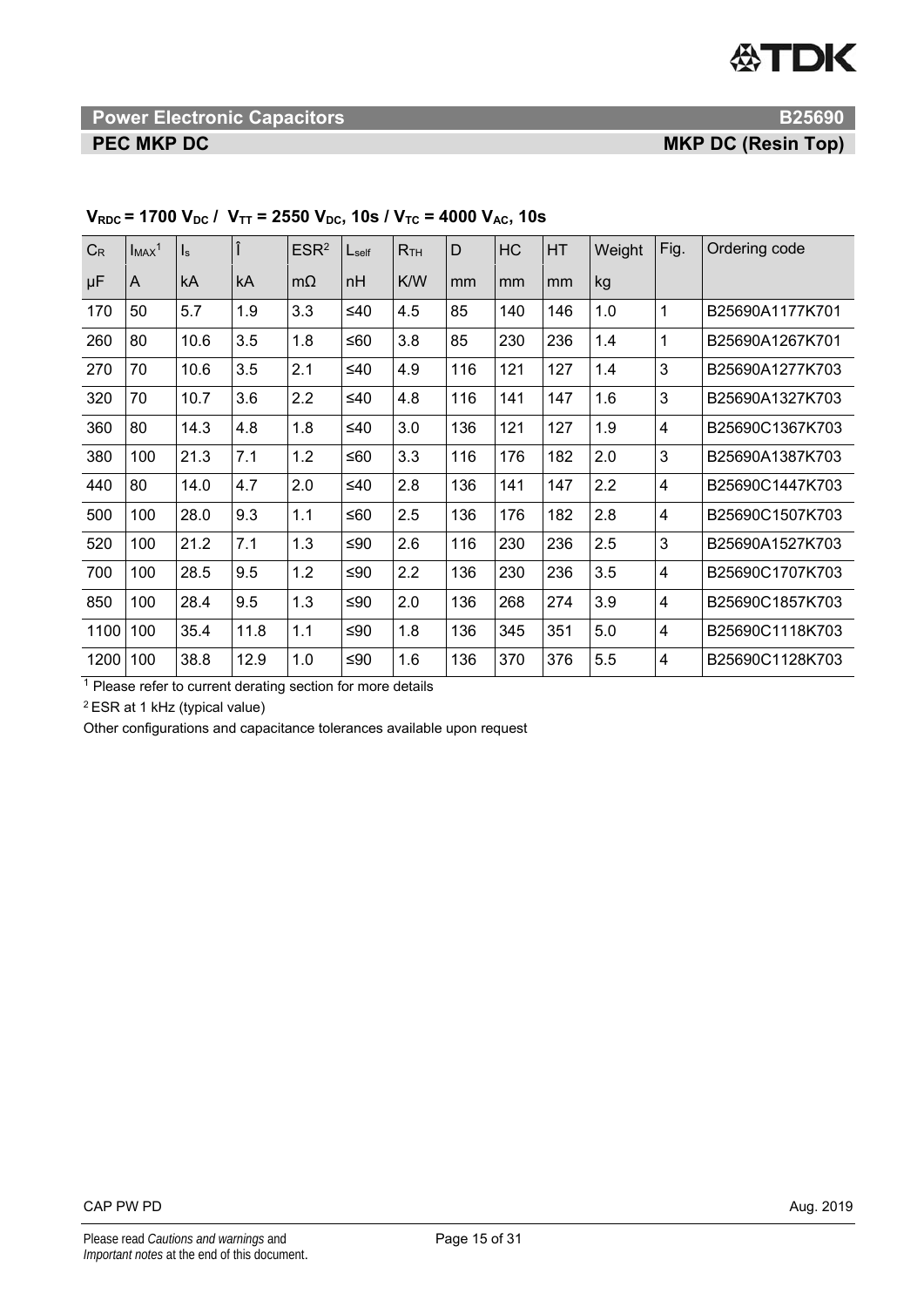# **19 International Power Electronic Capacitors And American Contract Capacitors B25690 <b>B25690**

**PEC MKP DC** MKP DC **MKP DC** (Resin Top)

| $C_R$ | ImAx <sup>1</sup> | $\mathsf{I}_\mathsf{S}$ |      | ESR <sup>2</sup> | $L_{\text{self}}$ | R <sub>TH</sub> | D   | HC  | HT  | Weight | Fig.           | Ordering code   |
|-------|-------------------|-------------------------|------|------------------|-------------------|-----------------|-----|-----|-----|--------|----------------|-----------------|
| μF    | A                 | kA                      | kA   | $m\Omega$        | nH                | K/W             | mm  | mm  | mm  | kg     |                |                 |
| 110   | 50                | 4.4                     | 1.5  | 3.6              | $\leq 40$         | 4.5             | 85  | 140 | 146 | 1.0    | 1              | B25690A2117K001 |
| 170   | 80                | 8.8                     | 2.9  | 1.9              | ≤60               | 3.8             | 85  | 230 | 236 | 1.4    | 1              | B25690A2177K001 |
| 180   | 70                | 8.8                     | 2.9  | 2.2              | ≤40               | 4.9             | 116 | 121 | 127 | 1.4    | 3              | B25690A2187K003 |
| 220   | 70                | 8.8                     | 2.9  | 2.4              | ≤40               | 4.8             | 116 | 141 | 147 | 1.6    | 3              | B25690A2227K003 |
| 250   | 80                | 12.2                    | 4.1  | 1.9              | ≤40               | 3.0             | 136 | 121 | 127 | 1.9    | $\overline{4}$ | B25690C2257K003 |
| 260   | 100               | 18.1                    | 6.0  | 1.2              | ≤60               | 3.3             | 116 | 176 | 182 | 2.0    | 3              | B25690A2267K003 |
| 300   | 80                | 12.0                    | 4.0  | 2.1              | ≤40               | 2.8             | 136 | 141 | 147 | 2.2    | 4              | B25690C2307K003 |
| 360   | 100               | 17.6                    | 5.9  | 1.4              | ≤ $90$            | 2.6             | 116 | 230 | 236 | 2.8    | 3              | B25690A2367K003 |
| 360   | 100               | 24.2                    | 8.1  | 1.1              | ≤60               | 2.5             | 136 | 176 | 182 | 2.5    | 4              | B25690C2367K003 |
| 480   | 100               | 24.4                    | 8.1  | 1.3              | ≤ $90$            | 2.2             | 136 | 230 | 236 | 3.5    | 4              | B25690C2487K003 |
| 600   | 100               | 24.1                    | 8.0  | 1.4              | ≤90               | 2.0             | 136 | 268 | 274 | 3.9    | 4              | B25690C2607K003 |
| 750   | 100               | 30.9                    | 10.3 | 1.1              | ≤90               | 1.8             | 136 | 345 | 351 | 5.0    | 4              | B25690C2757K003 |
| 800   | 100               | 32.3                    | 10.8 | 1.0              | ≤ $90$            | 1.6             | 136 | 370 | 376 | 5.5    | 4              | B25690C2807K003 |

# $V_{RDC}$  = 2000  $V_{DC}$  /  $V_{TT}$  = 3000  $V_{DC}$ , 10s /  $V_{TC}$  = 4000  $V_{AC}$ , 10s

<sup>1</sup> Please refer to current derating section for more details

2 ESR at 1 kHz (typical value)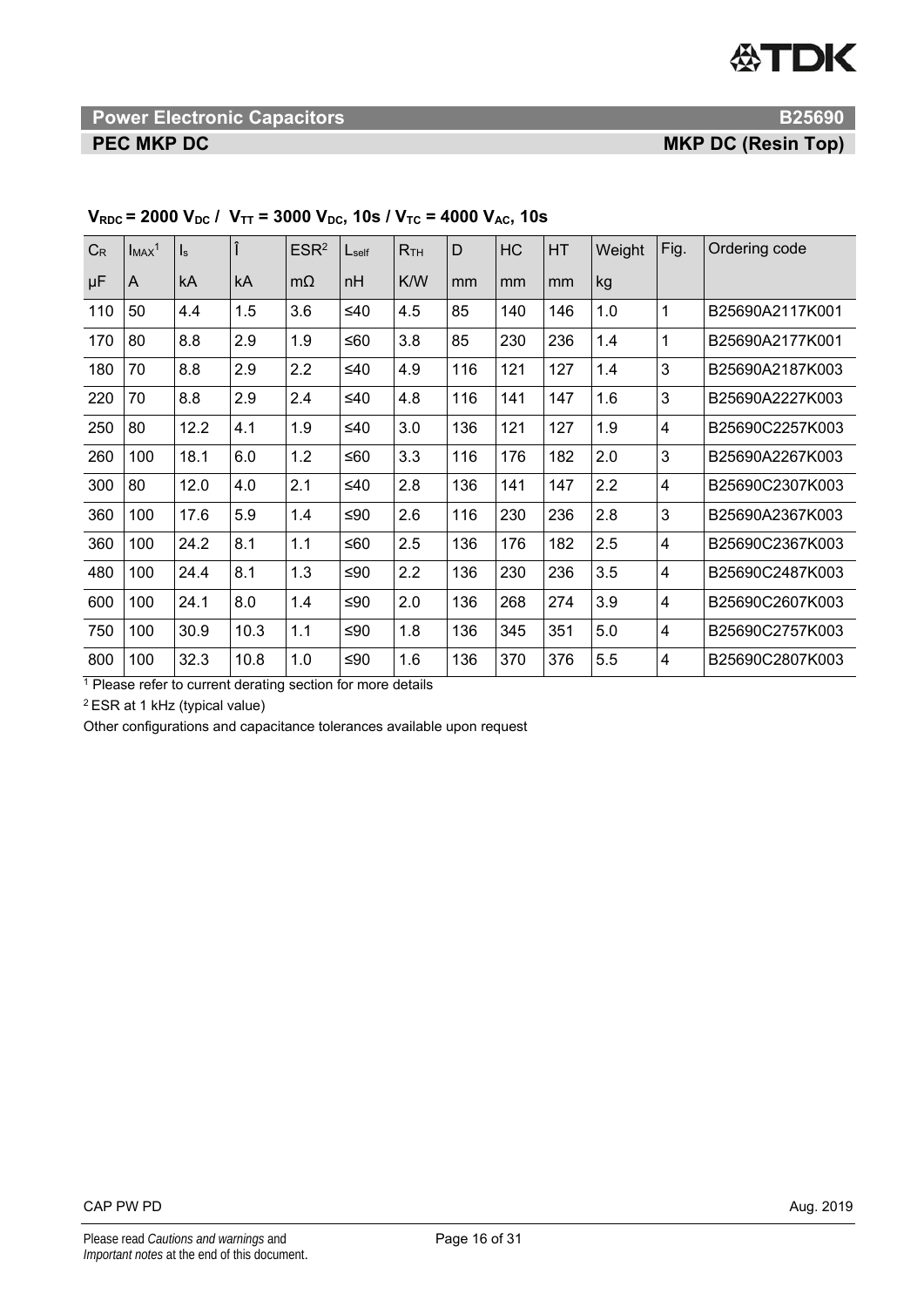**Power Electronic Capacitors B25690 <b>B25690 B25690** 

**PEC MKP DC** *PEC MKP DC* 

| $C_{R}$ | ImAx <sup>1</sup> | ls   |     | ESR <sup>2</sup> | L <sub>self</sub> | R <sub>TH</sub> | D   | HC  | <b>HT</b> | Weight | Fig.                    | Ordering code   |
|---------|-------------------|------|-----|------------------|-------------------|-----------------|-----|-----|-----------|--------|-------------------------|-----------------|
| $\mu$ F | A                 | kA   | kA  | $m\Omega$        | nH                | K/W             | mm  | mm  | mm        | kg     |                         |                 |
| 90      | 45                | 4.0  | 1.3 | 3.8              | ≤40               | 4.5             | 85  | 140 | 146       | 1.0    | 1                       | B25690A2906K201 |
| 140     | 80                | 8.1  | 2.7 | 2.0              | ≤60               | 3.8             | 85  | 230 | 236       | 1.4    | 1                       | B25690A2147K201 |
| 150     | 70                | 8.1  | 2.7 | 2.3              | $\leq 40$         | 4.9             | 116 | 121 | 127       | 1.4    | 3                       | B25690A2157K203 |
| 180     | 65                | 8.0  | 2.7 | 2.6              | ≤40               | 4.8             | 116 | 141 | 147       | 1.6    | 3                       | B25690A2187K203 |
| 210     | 100               | 15.7 | 5.2 | 1.2              | ≤60               | 3.3             | 116 | 176 | 182       | 2.0    | 3                       | B25690A2217K203 |
| 210     | 75                | 10.9 | 3.6 | 2.0              | ≤40               | 3.0             | 136 | 121 | 127       | 1.9    | 4                       | B25690C2217K203 |
| 250     | 75                | 11.1 | 3.7 | 2.2              | ≤40               | 2.8             | 136 | 141 | 147       | 2.2    | $\overline{4}$          | B25690C2257K203 |
| 280     | 100               | 16.3 | 5.4 | 1.5              | ≤90               | 2.6             | 116 | 230 | 236       | 2.8    | 3                       | B25690A2287K203 |
| 280     | 100               | 22.4 | 7.5 | 1.1              | ≤60               | 2.5             | 136 | 176 | 182       | 2.5    | $\overline{\mathbf{4}}$ | B25690C2287K203 |
| 400     | 100               | 21.7 | 7.2 | 1.3              | ≤ $90$            | 2.2             | 136 | 230 | 236       | 3.5    | 4                       | B25690C2407K203 |
| 480     | 100               | 22.3 | 7.4 | 1.5              | ≤ $90$            | 2.0             | 136 | 268 | 274       | 3.9    | 4                       | B25690C2507K203 |
| 630     | 100               | 27.0 | 9.0 | 1.2              | ≤90               | 1.8             | 136 | 345 | 351       | 5.0    | $\overline{\mathbf{4}}$ | B25690C2637K203 |
| 680     | 100               | 28.7 | 9.6 | 1.1              | ≤90               | 1.6             | 136 | 370 | 376       | 5.5    | 4                       | B25690C2687K203 |

# $V_{RDC}$  = 2200  $V_{DC}$  /  $V_{TT}$  = 3300  $V_{DC}$ , 10s /  $V_{TC}$  = 4000  $V_{AC}$ , 10s

 $1$  Please refer to current derating section for more details

2 ESR at 1 kHz (typical value)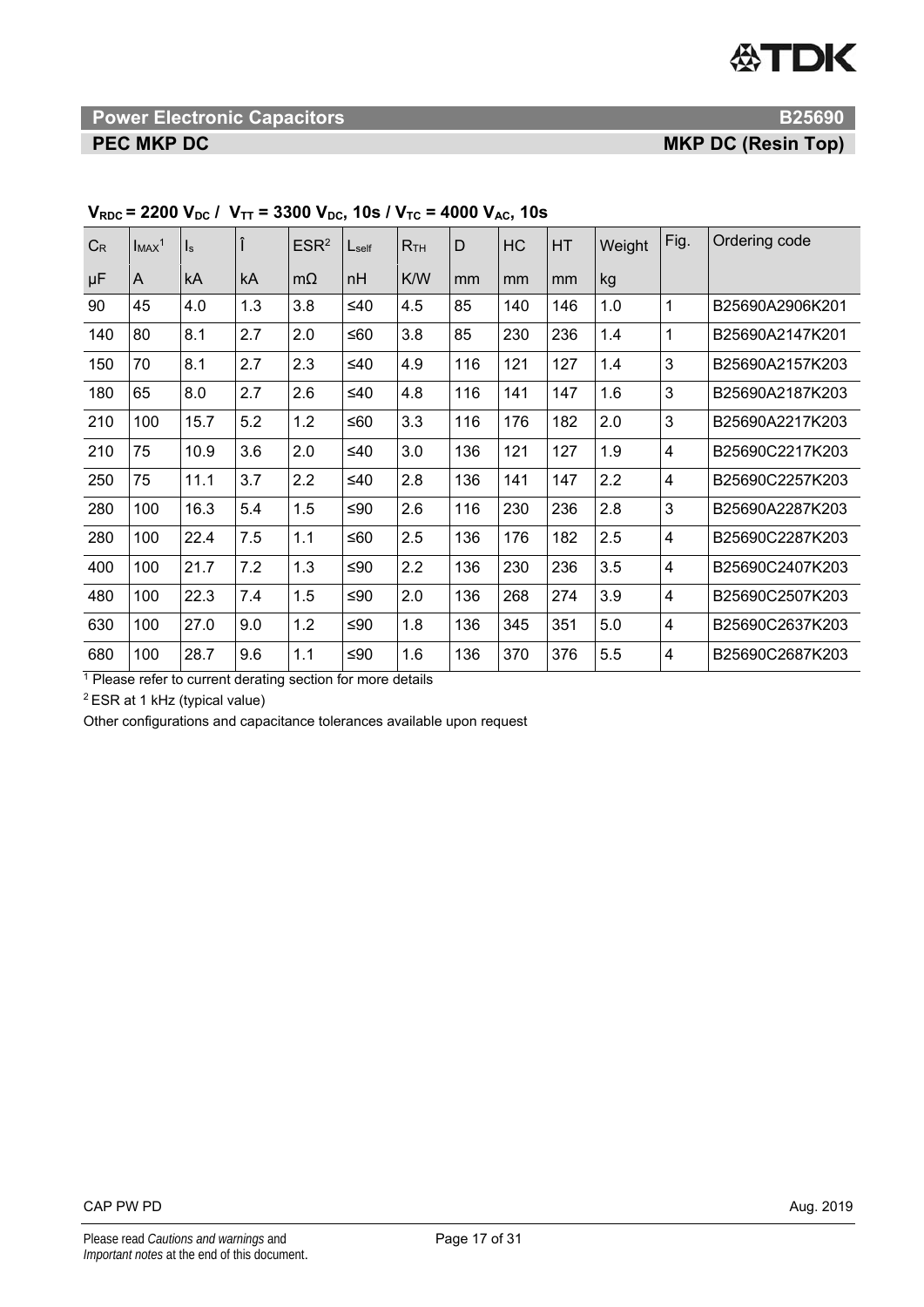**Power Electronic Capacitors B25690 <b>B25690 B25690** 

**PEC MKP DC** MKP DC **MKP DC** (Resin Top)

| $C_R$                   | ImAx <sup>1</sup> | $\mathsf{I}_\mathsf{S}$ | î    | ESR <sup>2</sup> | $L_{\text{self}}$ | R <sub>TH</sub> | $\mathsf{D}$ | HC  | HT  | Weight | Fig.                    | Ordering code   |
|-------------------------|-------------------|-------------------------|------|------------------|-------------------|-----------------|--------------|-----|-----|--------|-------------------------|-----------------|
| μF                      | A                 | kA                      | kA   | $m\Omega$        | nH                | K/W             | mm           | mm  | mm  | kg     |                         |                 |
| 75                      | 45                | 7.8                     | 2.6  | 4.0              | ≤40               | 4.5             | 85           | 140 | 146 | 1.0    | 1                       | B25690A2756K401 |
| 120                     | 75                | 7.9                     | 2.6  | 2.1              | ≤60               | 3.8             | 85           | 230 | 236 | 1.4    | 1                       | B25690A2127K401 |
| 120                     | 65                | 15.2                    | 5.1  | 2.4              | $\leq 40$         | 4.9             | 116          | 121 | 127 | 1.4    | 3                       | B25690A2127K403 |
| 140                     | 65                | 15.4                    | 5.1  | 2.7              | ≤40               | 4.8             | 116          | 141 | 147 | 1.6    | 3                       | B25690A2147K403 |
| 160                     | 75                | 20.8                    | 6.9  | 2.1              | $\leq 40$         | 3.0             | 136          | 121 | 127 | 1.9    | $\overline{\mathbf{4}}$ | B25690C2167K403 |
| 170                     | 100               | 14.9                    | 5.0  | 1.3              | ≤60               | 3.3             | 116          | 176 | 182 | 2.0    | 3                       | B25690A2177K403 |
| 200                     | 75                | 20.5                    | 6.8  | 2.3              | $\leq 40$         | 2.8             | 136          | 141 | 147 | 2.2    | $\overline{\mathbf{4}}$ | B25690C2207K403 |
| 230                     | 100               | 20.6                    | 6.9  | 1.2              | ≤60               | 2.5             | 136          | 176 | 182 | 2.5    | $\overline{\mathbf{4}}$ | B25690C2237K403 |
| 240                     | 100               | 14.9                    | 5.0  | 1.5              | ≤90               | 2.6             | 116          | 230 | 236 | 2.8    | 3                       | B25690A2247K403 |
| 320                     | 100               | 20.5                    | 6.8  | 1.4              | ≤ $90$            | 2.2             | 136          | 230 | 236 | 3.5    | 4                       | B25690C2327K403 |
| 400                     | 100               | 50.5                    | 16.8 | 1.5              | ≤ $90$            | 2.0             | 136          | 268 | 274 | 3.9    | 4                       | B25690C2407K403 |
| 500                     | 100               | 49.9                    | 16.6 | 1.3              | ≤ $90$            | 1.8             | 136          | 345 | 351 | 5.0    | 4                       | B25690C2507K403 |
| 550<br>$\lambda$ $\sim$ | 100               | 52.3                    | 17.4 | 1.1              | ≤ $90$            | 1.6             | 136          | 370 | 376 | 5.5    | $\overline{\mathbf{4}}$ | B25690C2557K403 |

# $V_{RDC}$  = 2400  $V_{DC}$  /  $V_{TT}$  = 3600  $V_{DC}$ , 10s /  $V_{TC}$  = 4000  $V_{AC}$ , 10s

<sup>1</sup> Please refer to current derating section for more details

2 ESR at 1 kHz (typical value)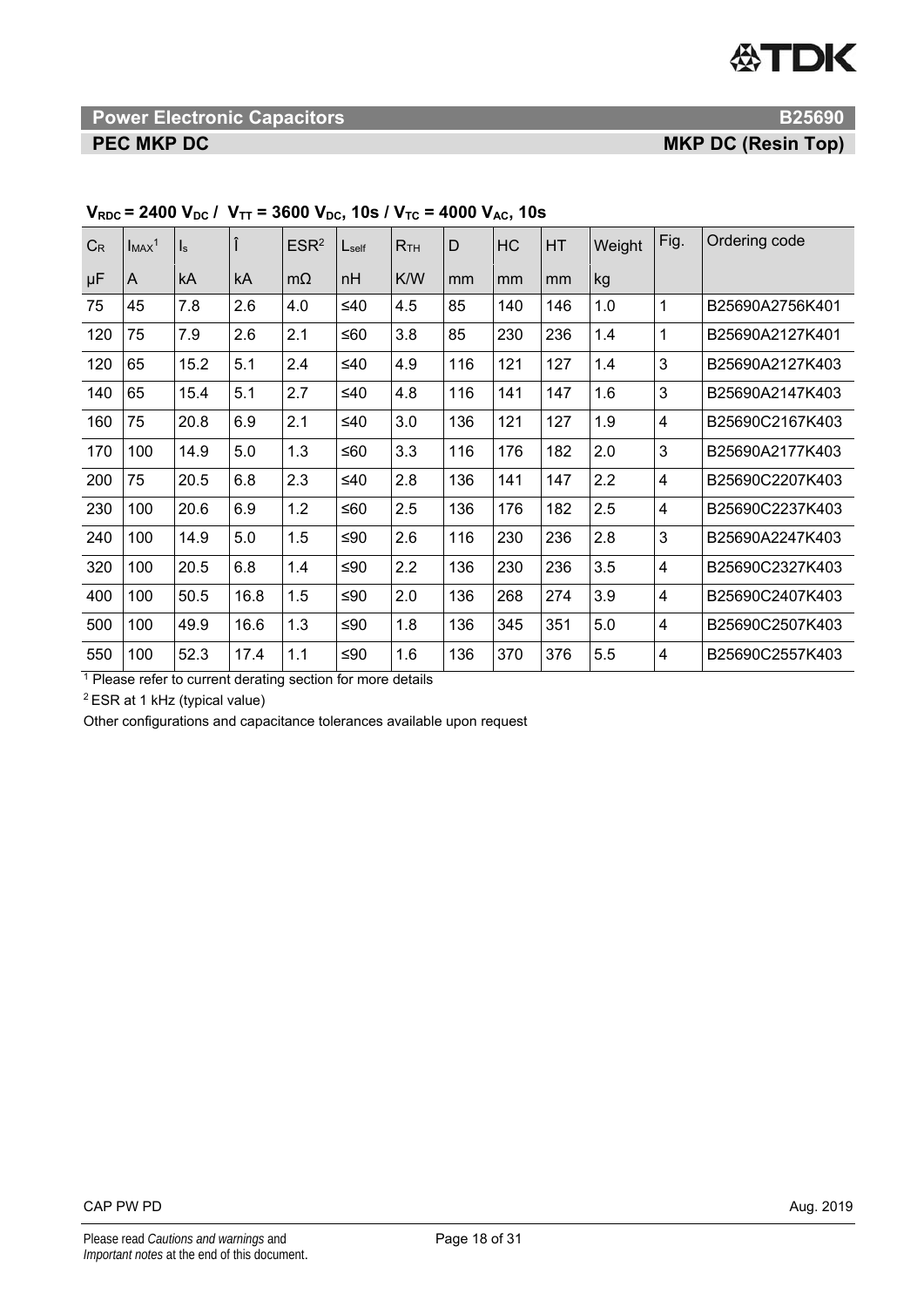**Power Electronic Capacitors B25690 <b>B25690 B25690** 

**PEC MKP DC** MKP DC **MKP DC** (Resin Top)

| $C_R$ | ImAx <sup>1</sup> | $\mathsf{I}_\mathsf{S}$ | î    | ESR <sup>2</sup> | L <sub>self</sub> | R <sub>TH</sub> | $\mathsf{D}$ | HC  | HT  | Weight | Fig.                    | Ordering code   |
|-------|-------------------|-------------------------|------|------------------|-------------------|-----------------|--------------|-----|-----|--------|-------------------------|-----------------|
| μF    | A                 | kA                      | kA   | $m\Omega$        | nH                | K/W             | mm           | mm  | mm  | kg     |                         |                 |
| 60    | 40                | 7.5                     | 2.5  | 4.2              | $\leq 40$         | 4.5             | 85           | 140 | 146 | 1.0    | 1                       | B25690A2606K601 |
| 100   | 70                | 7.3                     | 2.4  | 2.2              | ≤60               | 3.8             | 85           | 230 | 236 | 1.4    | 1                       | B25690A2107K601 |
| 100   | 65                | 13.8                    | 4.6  | 2.5              | $\leq 40$         | 4.9             | 116          | 121 | 127 | 1.4    | 3                       | B25690A2107K603 |
| 120   | 65                | 14.3                    | 4.8  | 2.8              | ≤40               | 4.8             | 116          | 141 | 147 | 1.6    | 3                       | B25690A2127K603 |
| 140   | 100               | 13.6                    | 4.5  | 1.3              | ≤60               | 3.3             | 116          | 176 | 182 | 1.9    | 3                       | B25690A2147K603 |
| 140   | 75                | 19.3                    | 6.4  | 2.1              | $\leq 40$         | 3.0             | 136          | 121 | 127 | 2.0    | $\overline{\mathbf{4}}$ | B25690C2147K603 |
| 170   | 70                | 18.6                    | 6.2  | 2.4              | $\leq 40$         | 2.8             | 136          | 141 | 147 | 2.2    | $\overline{4}$          | B25690C2177K603 |
| 200   | 100               | 13.8                    | 4.6  | 1.6              | ≤ $90$            | 2.6             | 116          | 230 | 236 | 2.8    | 3                       | B25690A2207K603 |
| 200   | 100               | 19.1                    | 6.4  | 1.2              | ≤60               | 2.5             | 136          | 176 | 182 | 2.5    | $\overline{4}$          | B25690C2207K603 |
| 270   | 100               | 19.0                    | 6.3  | 1.4              | ≤ $90$            | 2.2             | 136          | 230 | 236 | 3.5    | 4                       | B25690C2277K603 |
| 330   | 100               | 46.9                    | 15.6 | 1.6              | ≤ $90$            | 2.0             | 136          | 268 | 274 | 3.9    | 4                       | B25690C2337K603 |
| 420   | 100               | 47.9                    | 16.0 | 1.3              | ≤90               | 1.8             | 136          | 345 | 351 | 5.0    | 4                       | B25690C2427K603 |
| 460   | 100               | 48.0                    | 16.0 | 1.1              | ≤ $90$            | 1.6             | 136          | 370 | 376 | 5.5    | $\overline{\mathbf{4}}$ | B25690C2467K603 |

# $V_{RDC}$  = 2600  $V_{DC}$  /  $V_{TT}$  = 3900  $V_{DC}$ , 10s /  $V_{TC}$  = 4000  $V_{AC}$ , 10s

<sup>1</sup> Please refer to current derating section for more details

2 ESR at 1 kHz (typical value)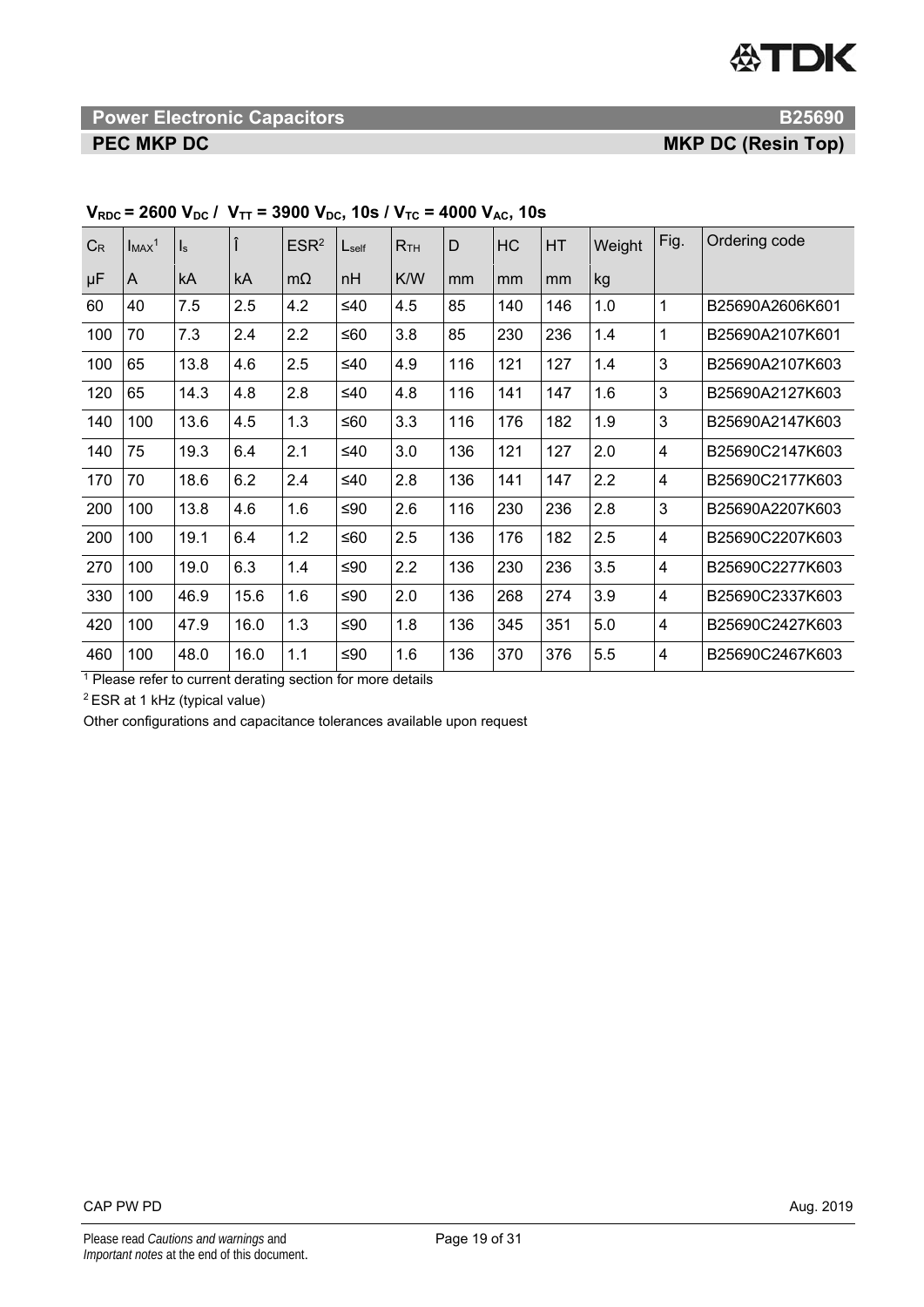# **18 International Power Electronic Capacitors And American Contract Capacitors B25690 <b>B25690**

**PEC MKP DC** *PEC MKP DC* 

| $C_R$ | ImAx <sup>1</sup> | $\mathsf{I}_\mathsf{S}$ |      | ESR <sup>2</sup> | L <sub>self</sub> | R <sub>TH</sub> | D   | HC  | HT  | Weight | Fig.                    | Ordering code   |
|-------|-------------------|-------------------------|------|------------------|-------------------|-----------------|-----|-----|-----|--------|-------------------------|-----------------|
| μF    | A                 | kA                      | kA   | $m\Omega$        | nH                | K/W             | mm  | mm  | mm  | kg     |                         |                 |
| 55    | 40                | 6.7                     | 2.2  | 4.4              | ≤40               | 4.5             | 85  | 140 | 146 | 1.0    | 1                       | B25690A2556K801 |
| 80    | 70                | 6.7                     | 2.2  | 2.3              | ≤60               | 3.8             | 85  | 230 | 236 | 1.4    | 1                       | B25690A2806K801 |
| 85    | 65                | 12.7                    | 4.2  | 2.6              | $\leq 40$         | 4.9             | 116 | 121 | 127 | 1.4    | 3                       | B25690A2856K803 |
| 100   | 60                | 12.8                    | 4.3  | 3.0              | $\leq 40$         | 4.8             | 116 | 141 | 147 | 1.6    | 3                       | B25690A2107K803 |
| 120   | 100               | 12.4                    | 4.1  | 1.4              | ≤60               | 3.3             | 116 | 176 | 182 | 1.9    | 3                       | B25690A2127K803 |
| 120   | 70                | 17.2                    | 5.7  | 2.2              | $\leq 40$         | 3.0             | 136 | 121 | 127 | 2.0    | $\overline{\mathbf{4}}$ | B25690C2127K803 |
| 150   | 70                | 17.5                    | 5.8  | 2.5              | $\leq 40$         | 2.8             | 136 | 141 | 147 | 2.2    | $\overline{4}$          | B25690C2157K803 |
| 170   | 100               | 12.7                    | 4.2  | 1.6              | ≤90               | 2.6             | 116 | 230 | 236 | 2.8    | 3                       | B25690A2177K803 |
| 170   | 100               | 17.6                    | 5.9  | 1.2              | ≤60               | 2.5             | 136 | 176 | 182 | 2.5    | $\overline{4}$          | B25690C2177K803 |
| 230   | 100               | 17.6                    | 5.9  | 1.4              | ≤ $90$            | 2.2             | 136 | 230 | 236 | 3.5    | 4                       | B25690C2237K803 |
| 280   | 100               | 43.3                    | 14.4 | 1.6              | ≤ $90$            | 2.0             | 136 | 268 | 274 | 3.9    | 4                       | B25690C2287K803 |
| 360   | 100               | 44.8                    | 14.9 | 1.3              | ≤ $90$            | 1.8             | 136 | 345 | 351 | 5.0    | $\overline{\mathbf{4}}$ | B25690C2367K803 |
| 400   | 100               | 43.4                    | 14.5 | 1.1              | ≤ $90$            | 1.6             | 136 | 370 | 376 | 5.5    | 4                       | B25690C2407K803 |

# $V_{RDC}$  = 2800  $V_{DC}$  /  $V_{TT}$  = 4200  $V_{DC}$ , 10s /  $V_{TC}$  = 4000  $V_{AC}$ , 10s

<sup>1</sup> Please refer to current derating section for more details

2 ESR at 1 kHz (typical value)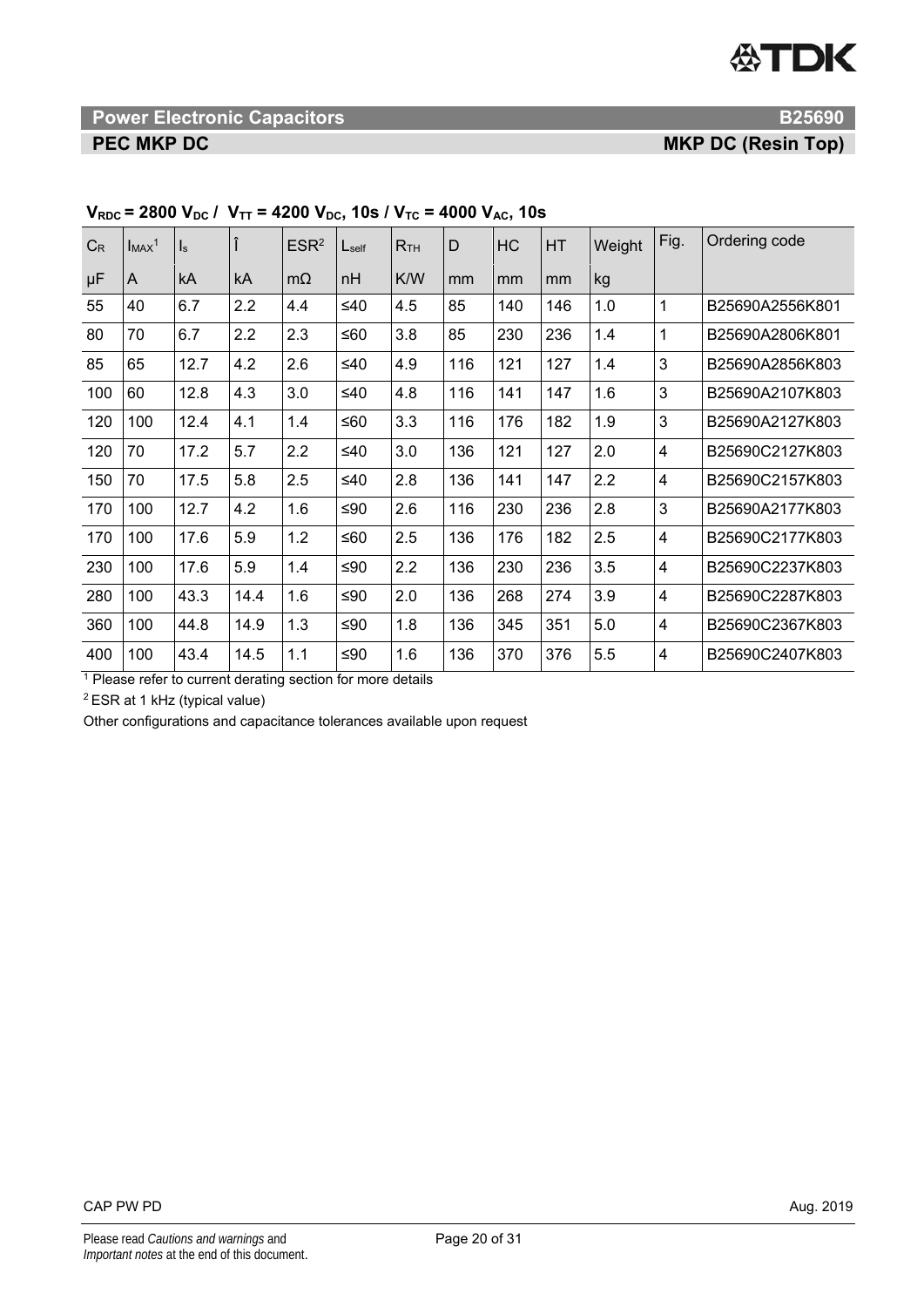# **1888 Power Electronic Capacitors B25690 <b>B25690 B25690**

**PEC MKP DC** *PEC MKP DC* 

| $C_R$ | ImAx <sup>1</sup> | $\mathsf{I}_\mathsf{S}$ | ÷.   | ESR <sup>2</sup> | L <sub>self</sub> | R <sub>TH</sub> | D   | HC  | HT  | Weight | Fig.                    | Ordering code   |
|-------|-------------------|-------------------------|------|------------------|-------------------|-----------------|-----|-----|-----|--------|-------------------------|-----------------|
| μF    | A                 | kA                      | kA   | $m\Omega$        | nH                | K/W             | mm  | mm  | mm  | kg     |                         |                 |
| 45    | 40                | 6.2                     | 2.1  | 4.7              | ≤40               | 4.5             | 85  | 140 | 146 | 1.0    | 1                       | B25690A3456K001 |
| 70    | 70                | 6.3                     | 2.1  | 2.4              | ≤60               | 3.8             | 85  | 230 | 236 | 1.4    | 1                       | B25690A3706K001 |
| 75    | 60                | 11.9                    | 4.0  | 2.7              | ≤40               | 4.9             | 116 | 121 | 127 | 1.4    | 3                       | B25690A3756K003 |
| 90    | 60                | 11.6                    | 3.9  | 3.0              | $\leq 40$         | 4.8             | 116 | 141 | 147 | 1.6    | 3                       | B25690A3906K003 |
| 100   | 95                | 11.7                    | 3.9  | 1.4              | ≤60               | 3.3             | 116 | 176 | 182 | 1.9    | 3                       | B25690A3107K003 |
| 100   | 70                | 16.1                    | 5.4  | 2.3              | ≤40               | 3.0             | 136 | 121 | 127 | 2.0    | $\overline{\mathbf{4}}$ | B25690C3107K003 |
| 120   | 70                | 15.9                    | 5.3  | 2.6              | ≤40               | 2.8             | 136 | 141 | 147 | 2.2    | 4                       | B25690C3127K003 |
| 140   | 95                | 11.7                    | 3.9  | 1.7              | ≤ $90$            | 2.6             | 116 | 230 | 236 | 2.8    | 3                       | B25690A3147K003 |
| 140   | 100               | 16.2                    | 5.4  | 1.3              | ≤60               | 2.5             | 136 | 176 | 182 | 2.5    | $\overline{4}$          | B25690C3147K003 |
| 200   | 100               | 16.1                    | 5.4  | 1.5              | ≤ $90$            | 2.2             | 136 | 230 | 236 | 3.5    | 4                       | B25690C3207K003 |
| 240   | 100               | 40.2                    | 13.4 | 1.7              | ≤ $90$            | 2.0             | 136 | 268 | 274 | 3.9    | 4                       | B25690C3247K003 |
| 320   | 100               | 40.7                    | 13.6 | 1.3              | ≤90               | 1.8             | 136 | 345 | 351 | 5.0    | $\overline{\mathbf{4}}$ | B25690C3327K003 |
| 330   | 100               | 41.2                    | 13.7 | 1.1              | ≤ $90$            | 1.6             | 136 | 370 | 376 | 5.5    | 4                       | B25690C3337K003 |

# $V_{RDC}$  = 3000  $V_{DC}$  /  $V_{TT}$  = 4500  $V_{DC}$ , 10s /  $V_{TC}$  = 4000  $V_{AC}$ , 10s

<sup>1</sup> Please refer to current derating section for more details

2 ESR at 1 kHz (typical value)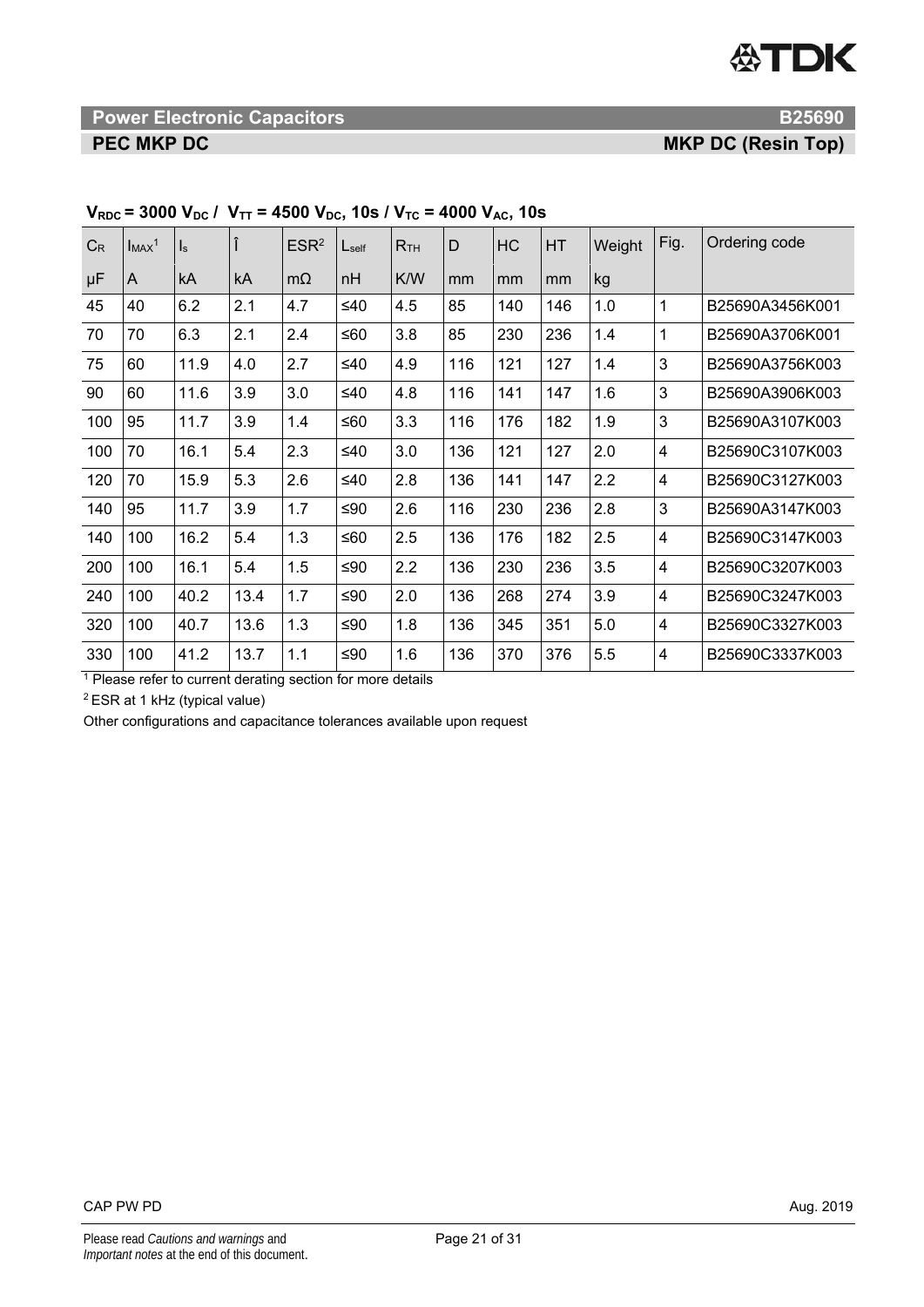

**PEC MKP DC** MKP DC **Resident CONSUMING TOP** 

## **2. Current derating**

# 2.1 Current derating graphs for capacitors V<sub>RDC</sub>=700 V<sub>DC</sub>  **B25690A0487K701 B25690A0687K701**



### **B25690A0787K701 B25690A0108K701**





## **B25690A0258K703 B25690C0448K703**



## $\mathsf{CAP}$  PW PD  $\mathsf{Aug.}$  2019





## **B25690A0148K701 B25690A0158K703**



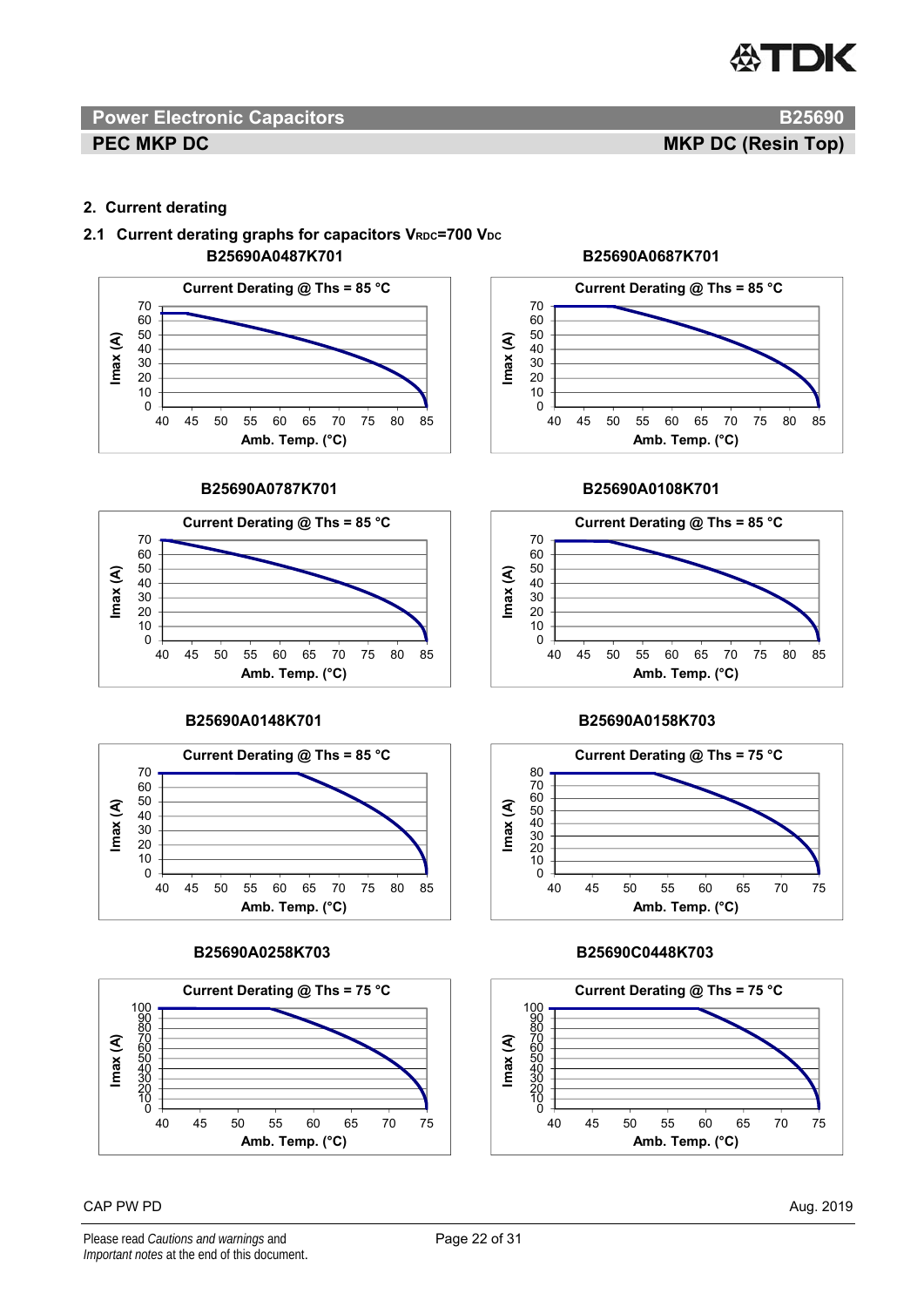## 2.2 Current derating graphs for capacitors V<sub>RDC</sub>=900 V<sub>DC</sub>  **B25690A0387K901 B25690A0577K901**



## **B25690A0607K901 B25690A0727K903**











## **B25690A0737K901 B25690A0857K901**



## **B25690A0128K903 B25690A0148K903**

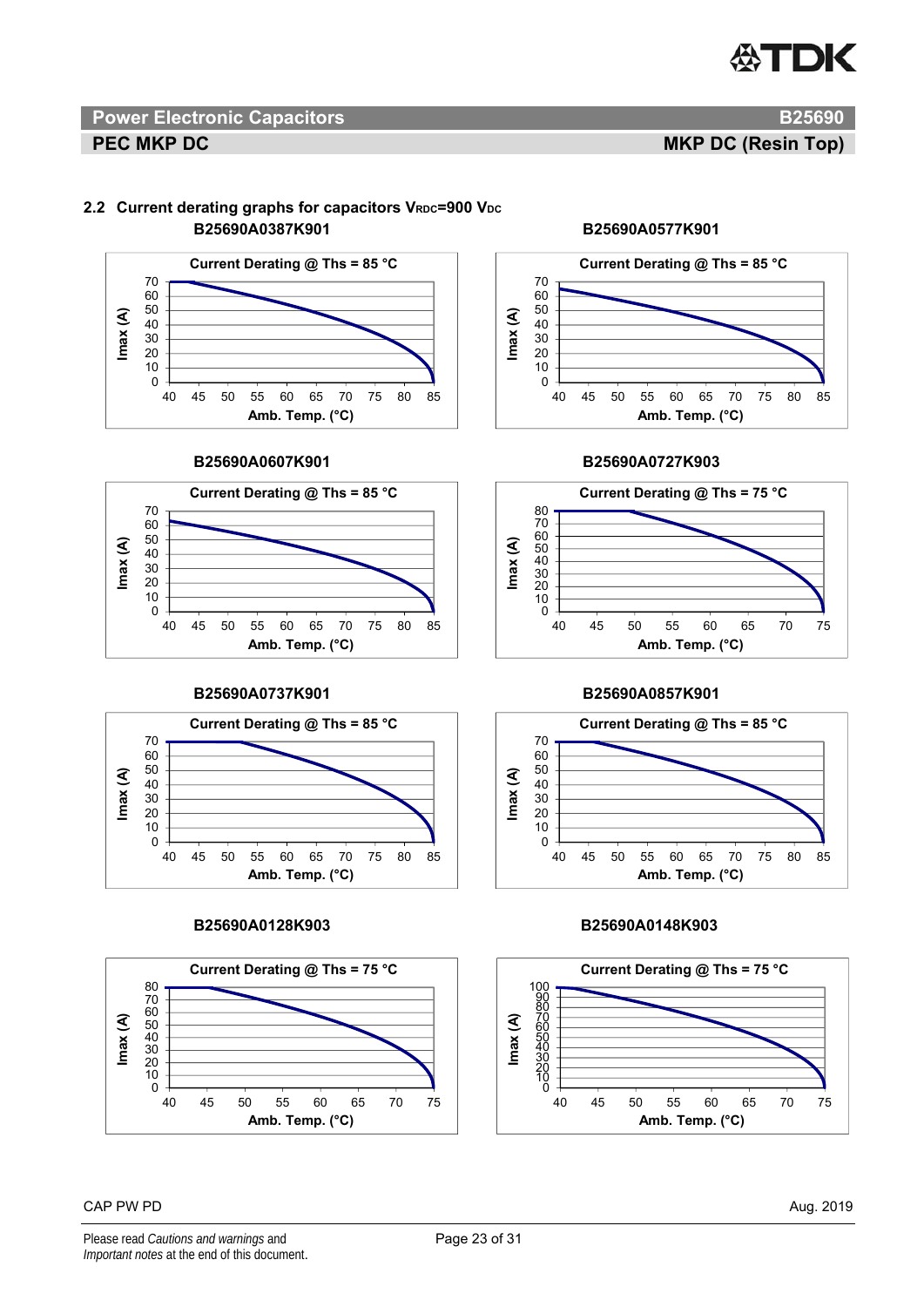## 2.3 Current derating graphs for capacitors V<sub>RDC</sub>=1100 V<sub>DC</sub>



### **B25690A1427K101 B25690A1457K101**





### **B25690A1907K103 B25690A1128K103**







## **B25690A1477K103 B25690A1487K101**



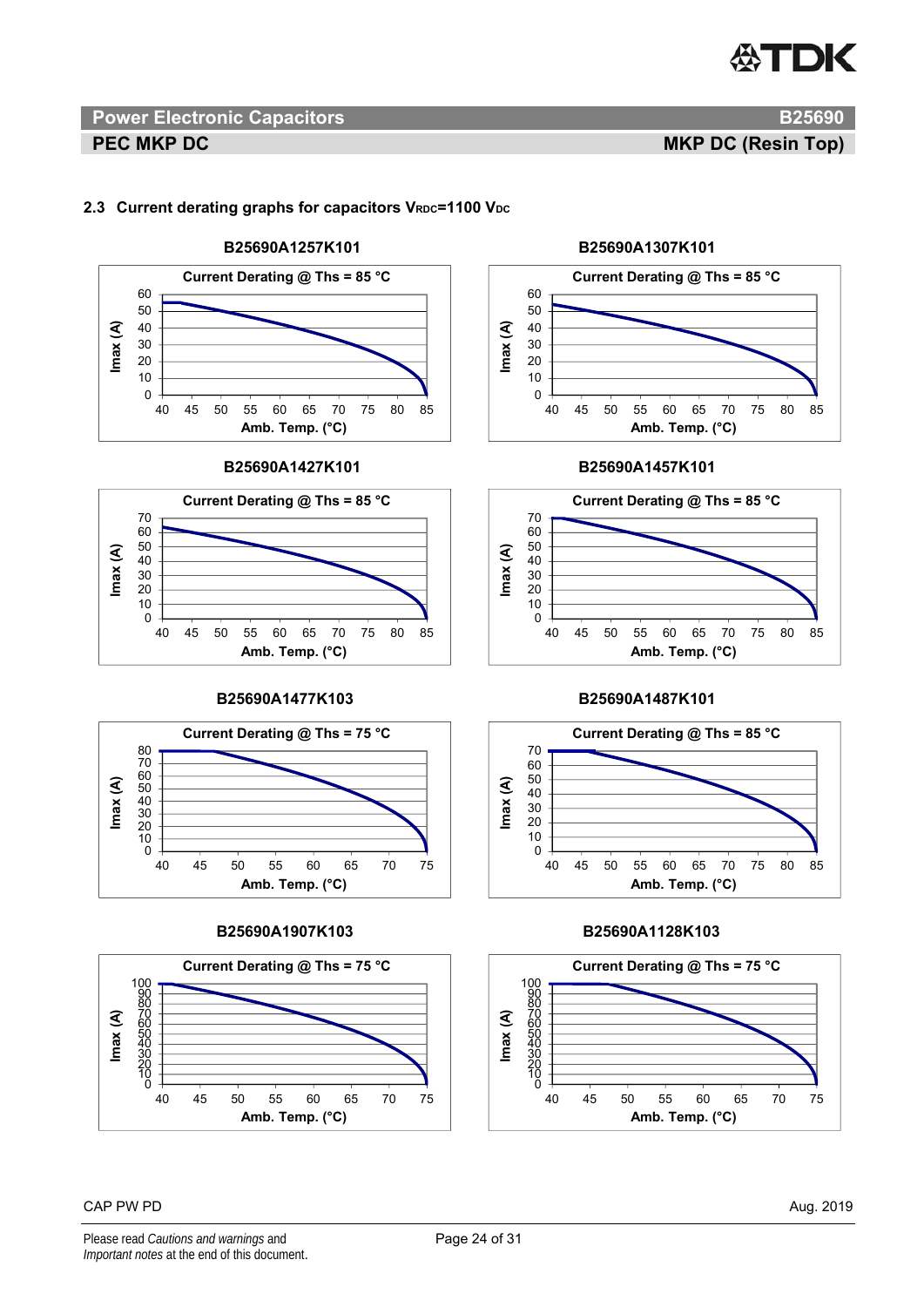# 2.4 Current derating graphs for capacitors V<sub>RDC</sub>=1200 V<sub>DC</sub>



### **B25690A1277K211 B25690A1507K203**



## **B25690A1627K203 B25690A1108K203**







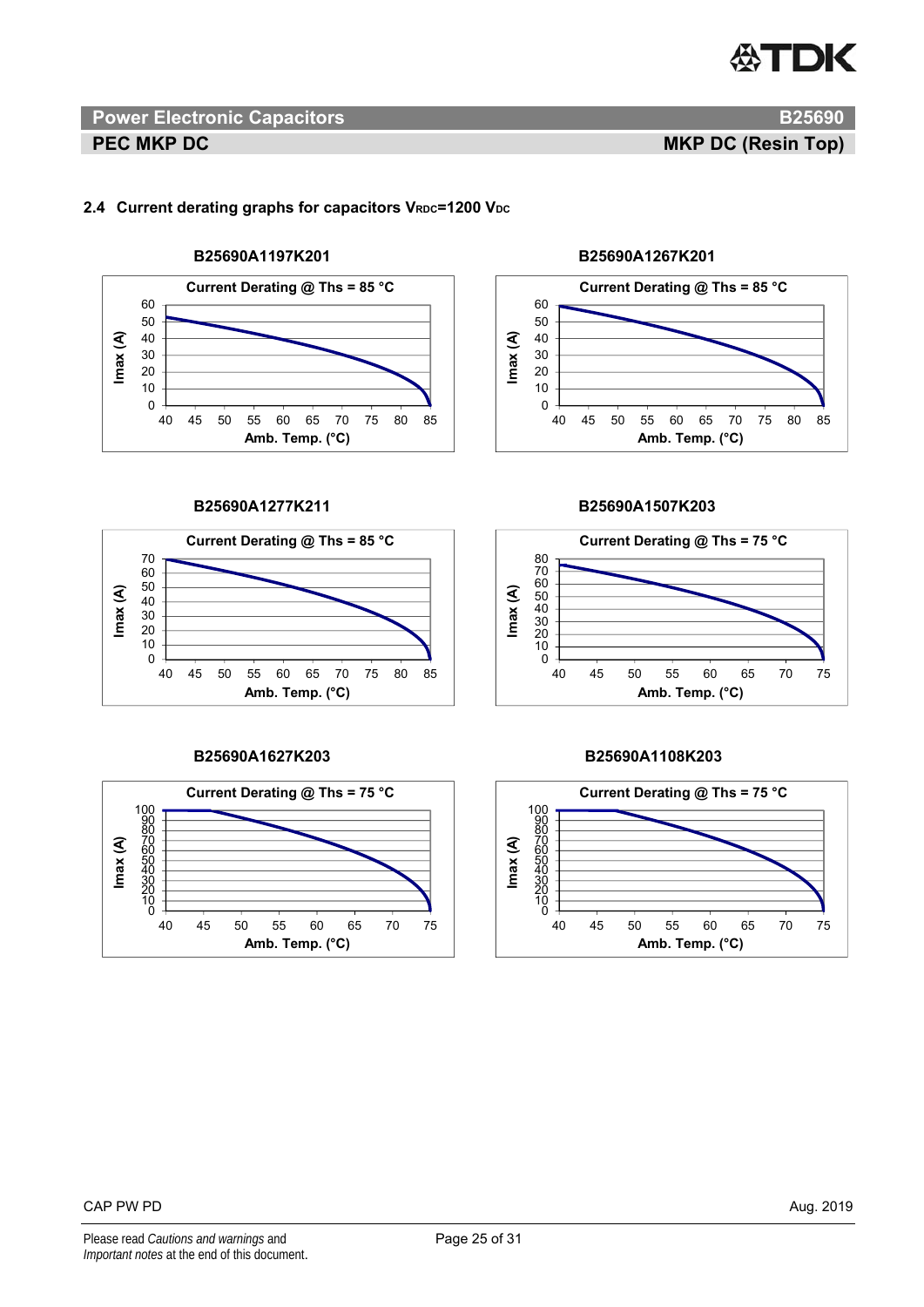

# **PEC MKP DC** MKP DC **Resident CONSUMING TOP**

## **3. Service life expectancy**



Service life t<sub>LD</sub> at different hotspot temperature ( $\Theta$ <sub>hs</sub>) and voltage V

For capacitors with diameter 116mm a maximum hot spot temperature of 85°C or capacitor with diameter 136mm a maximum hot spot temperature of 80°C is allowed during short term operation (maximum 10% of the total load duration) without further reduction of the service life.

The expected lifetime is a calculated value based on real application data and life endurance test for this capacitor series. The lifetime calculation correlates the time of test, voltage and temperature always comparing testing conditions to real application data and its own ageing factors. In order to determine the ageing factor used for this capacitor design it was performed life endurance tests with different stress is voltage and temperature.

Failure criteria is capacitance drop higher than 3%.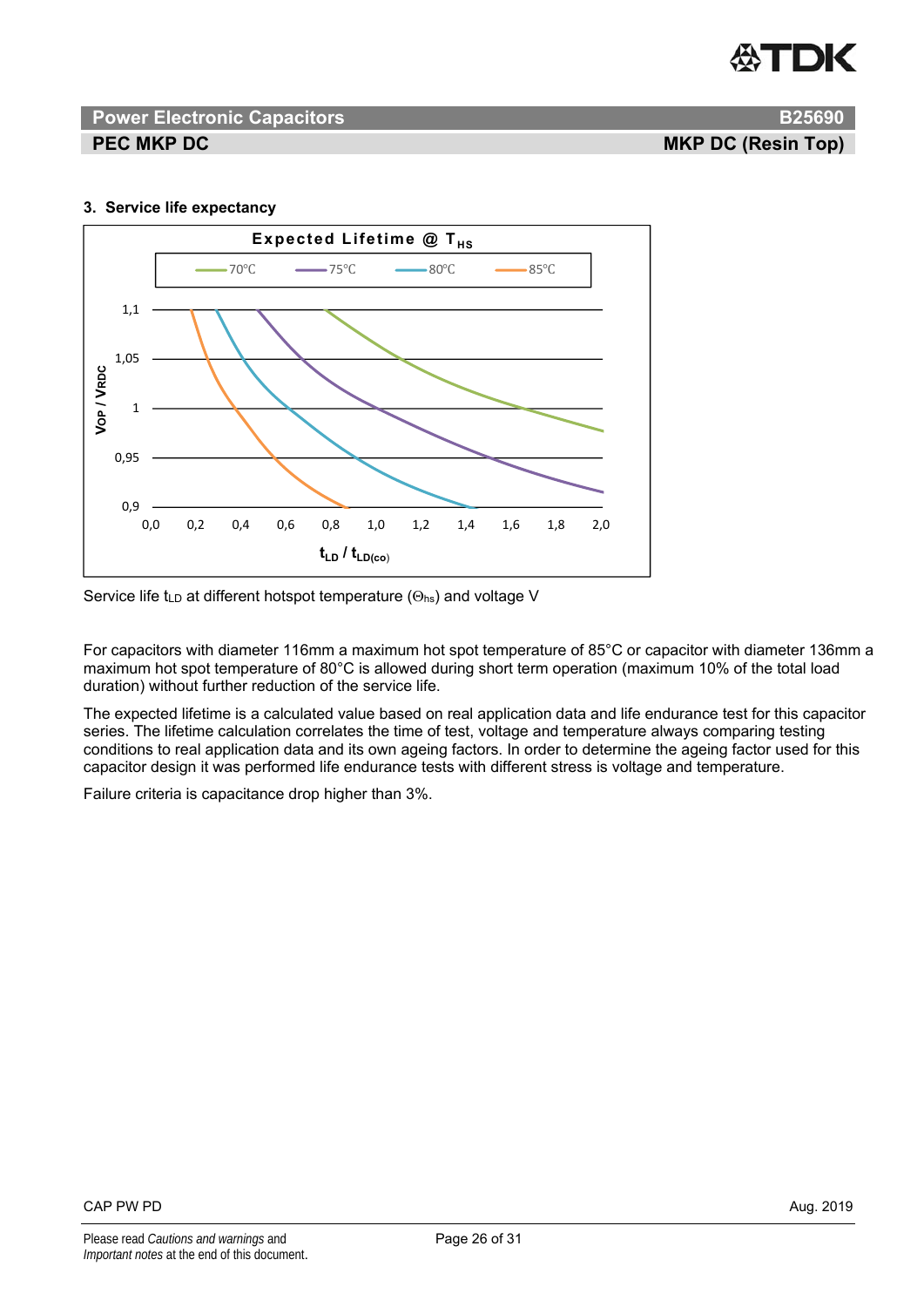

# **PEC MKP DC** MKP DC **Resident CONSTRUCTION**

### **4. Expected failure rate**



The FIT (Failure In Time) of a component is defined as the number of expected failures in 10<sup>9</sup> hours of operation.

The FIT rate is calculated on the basis of the number of components operating in the field and the estimated hours of operation. All the reports of failures are taken into consideration for this calculation, which is updated every year.

The other values in the graph are given as indication and calculated based on acceleration factors.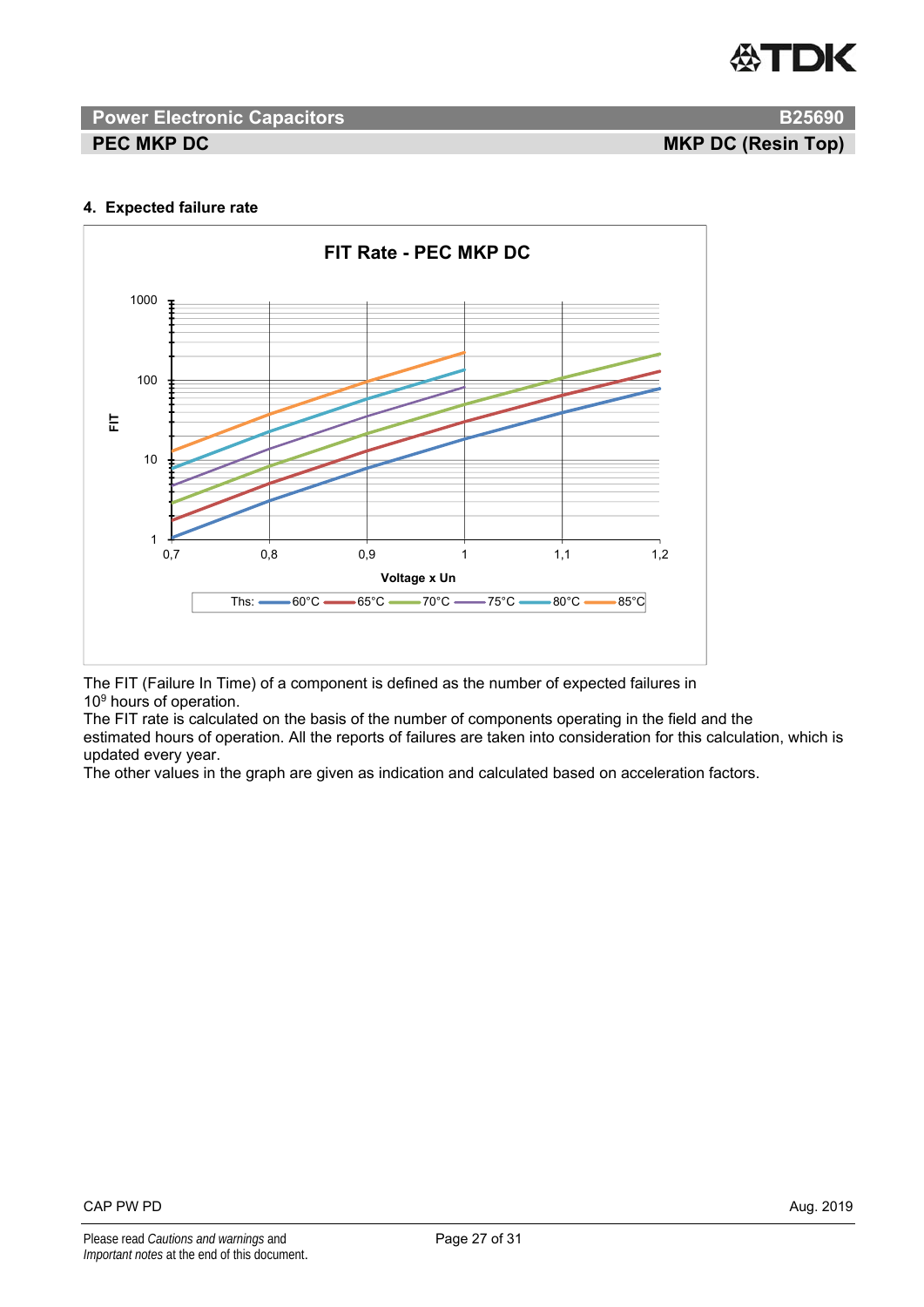

## **PEC MKP DC** MKP DC **Resident CONSUMING TOP**

# **Cautions and warnings**

- In case of dents of more than 1 mm depth or any other mechanical damage, capacitors must not be used at all.
- Check tightness of the connections/terminals periodically.
- The energy stored in capacitors may be lethal. To prevent any chance of shock, discharge and short-circuit the capacitor before handling.
- $\blacksquare$  Failure to follow cautions may result, worst case, in premature failures, bursting and fire.
- $\blacksquare$  Protect the capacitor properly against over current and short circuit.
- TDK Electronics is not responsible for any kind of possible damages to persons or things due to improper installation and application of capacitors for power electronics.

## Safety

Electrical or mechanical misapplication of capacitors may be hazardous. Personal injury or property damage may result from bursting of the capacitor or from expulsion melted material due to mechanical disruption of the capacitor.

- Ensure good, effective grounding for capacitor enclosures.
- Observe appropriate safety precautions during operation (self-recharging phenomena and the high energy contained in capacitors).
- $\blacksquare$  Handle capacitors carefully, because they may still be charged even after disconnection.
- The terminals of capacitors, connected bus bars and cables as well as other devices may also be energized.
- Follow good engineering practice.

## Thermal load

After installation of the capacitor it is necessary to verify that maximum hot-spot temperature is not exceeded at extreme service conditions.

## Mechanical protection

The capacitor has to be installed in a way that mechanical damages and dents in the aluminum can are avoided.

## Storage and operating conditions

Do not use or store capacitors in corrosive atmosphere, especially where chloride gas, sulfide gas, acid, alkali, salt or the like are present. In dusty environments regular maintenance and cleaning especially of the terminals is required to avoid conductive path between phases and/or phases and ground.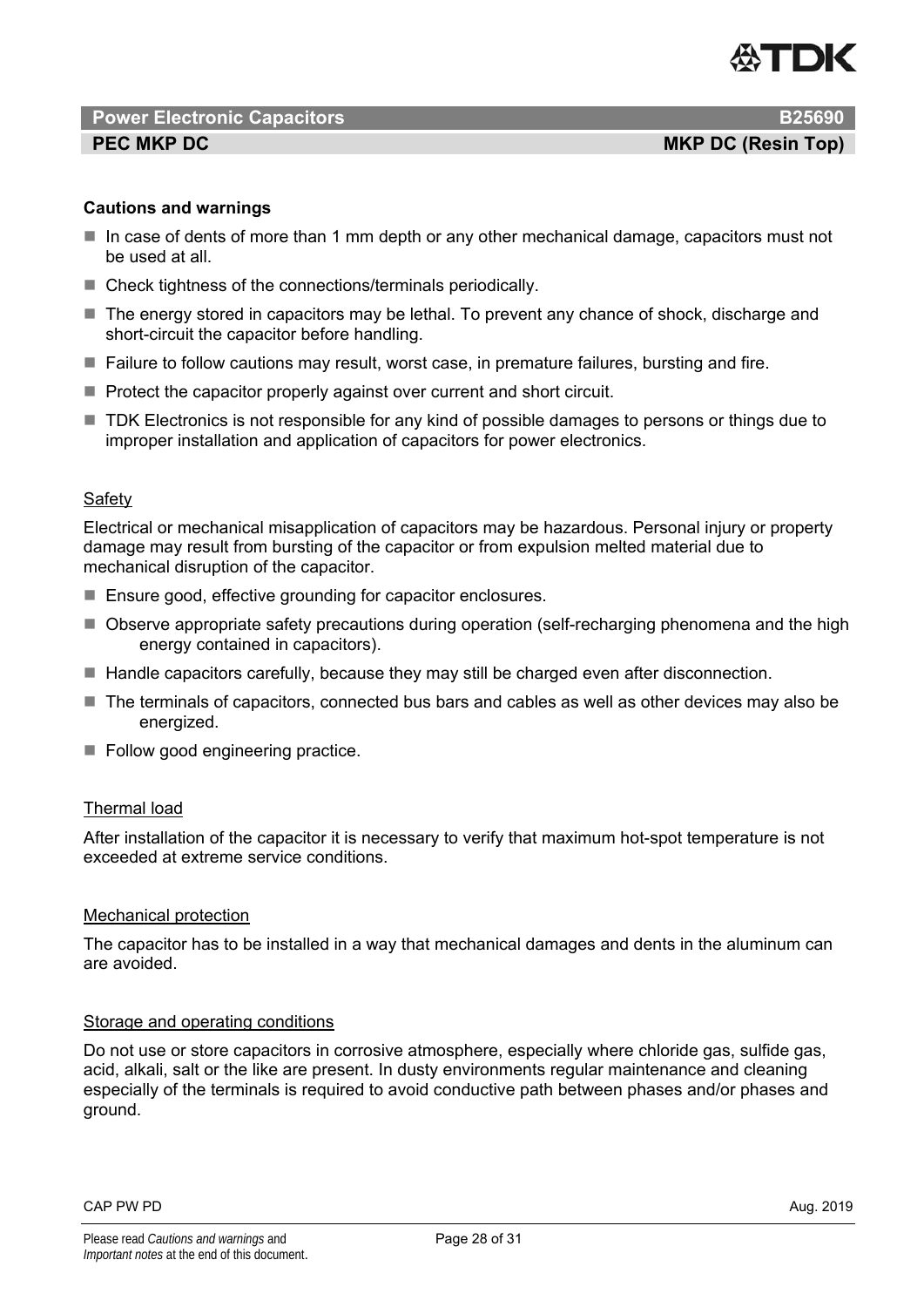

# Service life expectancy

Electrical components do not have an unlimited service life expectancy; this applies to self-healing capacitors, too. The maximum service life expectancy may vary depending on the application the capacitor is used in.

# **Display of ordering codes for TDK Electronics products**

The ordering code for one and the same TDK Electronics product can be represented differently in data sheets, data books, other publications, on the TDK Electronics website, or in order-related documents such as shipping notes, order confirmations and product labels. **The varying representations of the ordering codes are due to different processes employed and do not affect the specifications of the respective products**. Detailed information can be found on the Internet under www.tdkelectronics.tdk.com.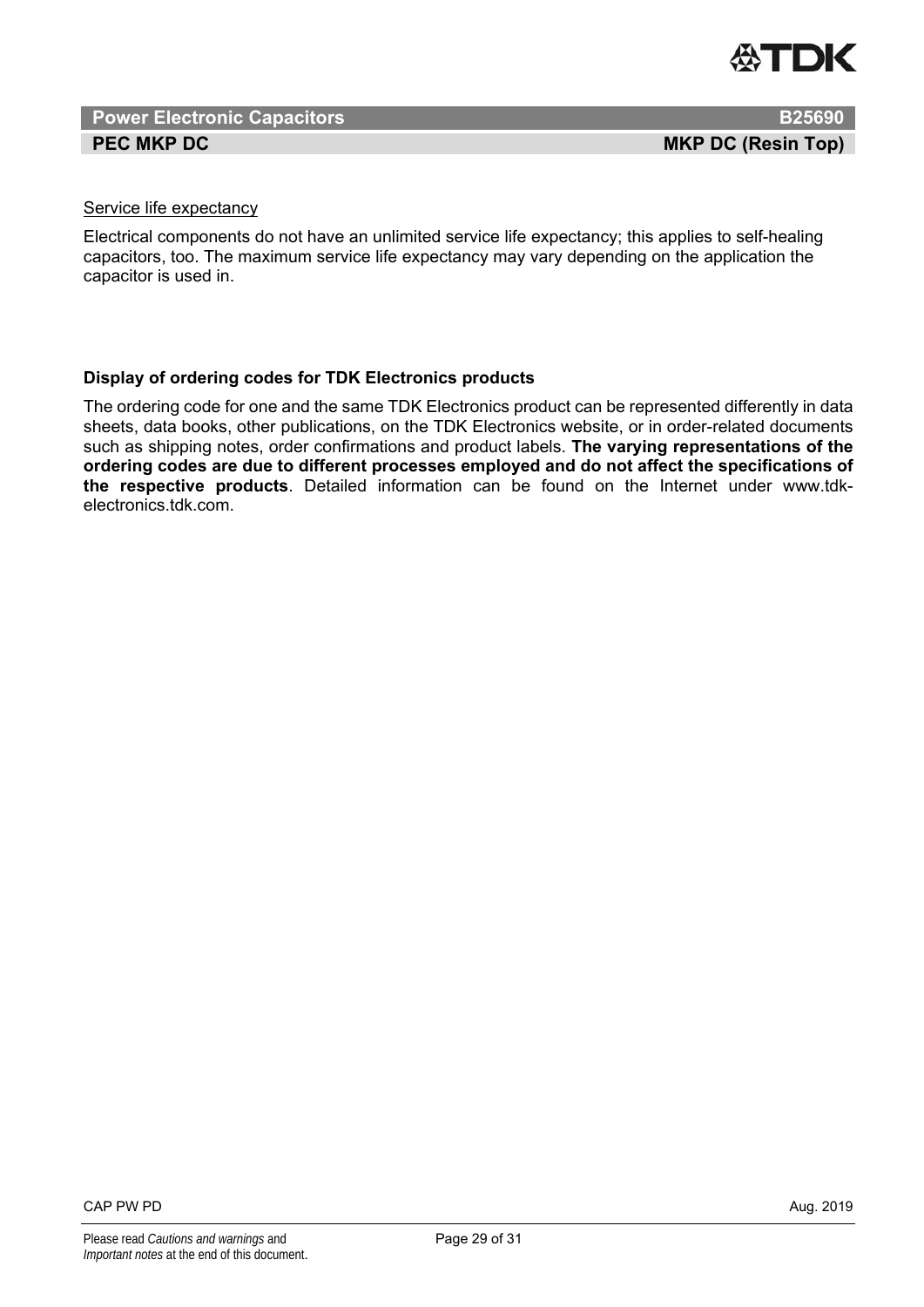The following applies to all products named in this publication:

- 1. Some parts of this publication contain **statements about the suitability of our products for certain areas of application**. These statements are based on our knowledge of typical requirements that are often placed on our products in the areas of application concerned. We nevertheless expressly point out **that such statements cannot be regarded as binding statements about the suitability of our products for a particular customer application.** As a rule we are either unfamiliar with individual customer applications or less familiar with them than the customers themselves. For these reasons, it is always ultimately incumbent on the customer to check and decide whether a product with the properties described in the product specification is suitable for use in a particular customer application.
- 2. We also point out that **in individual cases, a malfunction of electronic components or failure before the end of their usual service life cannot be completely ruled out in the current state of the art, even if they are operated as specified.** In customer applications requiring a very high level of operational safety and especially in customer applications in which the malfunction or failure of an electronic component could endanger human life or health (e.g. in accident prevention or lifesaving systems), it must therefore be ensured by means of suitable design of the customer application or other action taken by the customer (e.g. installation of protective circuitry or redundancy) that no injury or damage is sustained by third parties in the event of malfunction or failure of an electronic component.
- 3. **The warnings, cautions and product-specific notes must be observed.**
- 4. In order to satisfy certain technical requirements, **some of the products described in this publication may contain substances subject to restrictions in certain jurisdictions (e.g. because they are classed as hazardous)**. Useful information on this will be found in our Material Data Sheets on the Internet (www.tdk-electronics.tdk.com/material). Should you have any more detailed questions, please contact our sales offices.
- 5. We constantly strive to improve our products. Consequently, **the products described in this publication may change from time to time**. The same is true of the corresponding product specifications. Please check therefore to what extent product descriptions and specifications contained in this publication are still applicable before or when you place an order.

We also **reserve the right to discontinue production and delivery of products**. Consequently, we cannot guarantee that all products named in this publication will always be available. The aforementioned does not apply in the case of individual agreements deviating from the foregoing for customer-specific products.

- 6. Unless otherwise agreed in individual contracts, **all orders are subject to our General Terms and Conditions of Supply.**
- 7. **Our manufacturing sites serving the automotive business apply the IATF 16949 standard.** The IATF certifications confirm our compliance with requirements regarding the quality management system in the automotive industry. Referring to customer requirements and customer specific requirements ("CSR") TDK always has and will continue to have the policy of respecting individual agreements. Even if IATF 16949 may appear to support the acceptance of unilateral requirements, we hereby like to emphasize that **only requirements mutually agreed upon can and will be implemented in our Quality Management System.** For clarification purposes we like to point out that obligations from IATF 16949 shall only become legally binding if individually agreed upon.